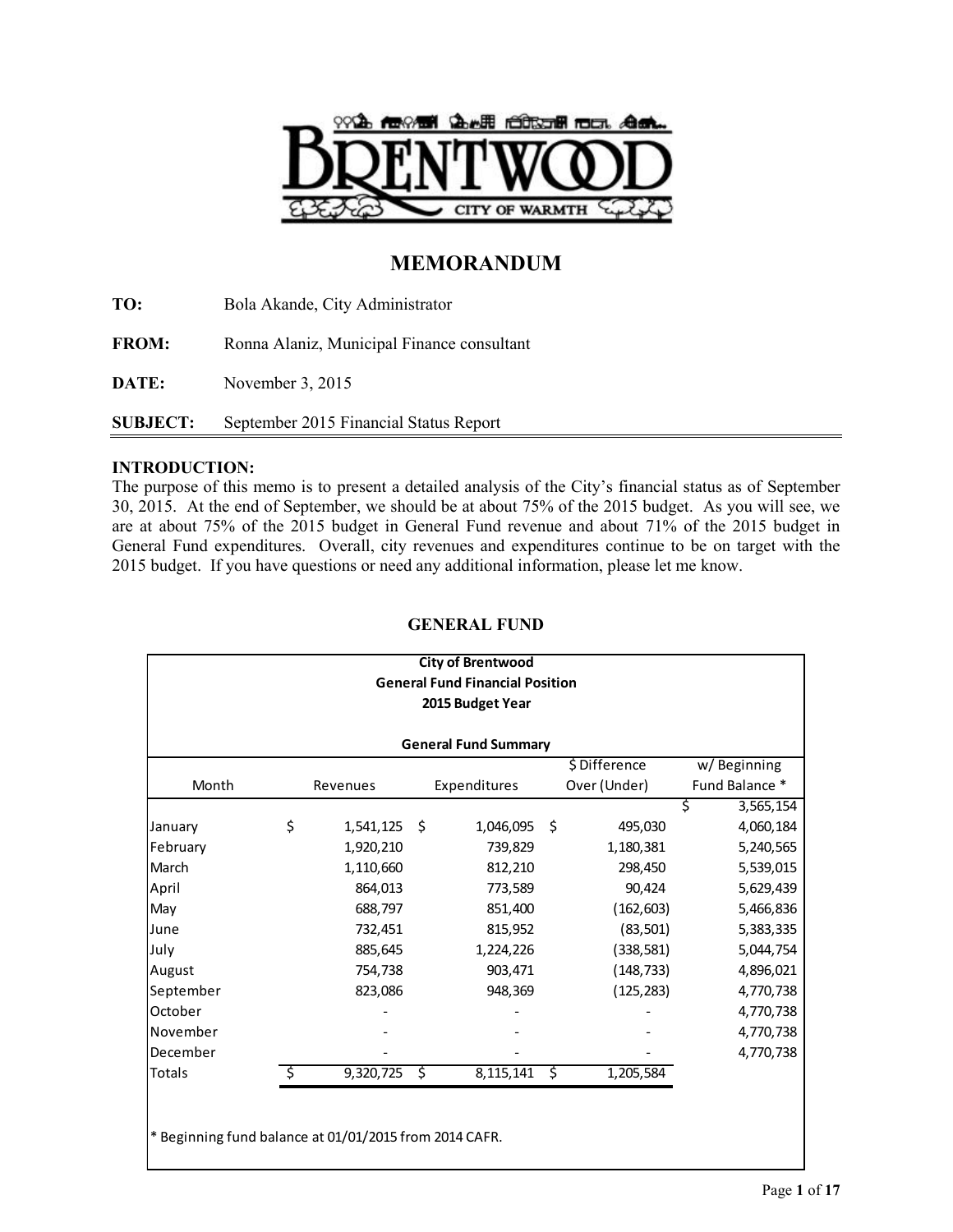### **General Fund Revenue**

Total General Fund revenue through September is below 2014 and the 2015 budget at 74.73%. The following section provides detail information for the City's General Fund revenue.

### **Total Revenue:**



# **Taxes:**

Ad valorem tax revenue is posted to the General Fund in November. The amount shown below, represents the estimated revenue based on the adopted tax rates. Year to date sales tax revenue is above 2014 but below the 2015 budget at 73.05%. Utility tax revenue is below 2014 and the 2015 budget at 74.04%. Other tax revenue includes the road & bridge tax, financial institution tax, state motor fuel tax and cigarette tax. These taxes combined are slightly above 2014 but below the 2015 budget at 70.16%.

| <b>Ad Valorem</b> |   | 2014<br><b>Actual</b> | 2015<br><b>Budget</b> |     | <b>YTD 2015</b><br><b>Actual</b> | Annual %     |
|-------------------|---|-----------------------|-----------------------|-----|----------------------------------|--------------|
| Tax               |   |                       |                       |     |                                  | over (under) |
| Jan               | Ś |                       |                       |     |                                  | 0.00%        |
| Feb               |   |                       |                       | 'S  |                                  | 0.00%        |
| Mar               |   |                       |                       | ۶ ' |                                  | 0.00%        |
| Apr               |   |                       |                       | ۳\$ |                                  | 0.00%        |
| May               |   |                       |                       | ۶'  |                                  | 0.00%        |
| Jun               |   |                       |                       | ′\$ |                                  | 0.00%        |
| Jul               |   |                       |                       | ۴\$ |                                  | 0.00%        |
| Aug               |   |                       |                       | م∙  |                                  | 0.00%        |
| Sep               |   |                       |                       | ۳Ś  |                                  | 0.00%        |
| Oct               |   |                       |                       |     |                                  |              |
| Nov               |   | 286,364               | 294,955               |     |                                  |              |
| <b>Dec</b>        |   | 270,339               | 294,955               |     |                                  |              |
| Percent of budget |   |                       |                       |     | 0.00%                            |              |



| Sales Tax         |   | 2014<br>Actual |   | 2015<br><b>Budget</b> |    | <b>YTD 2015</b><br>Actual | Annual %<br>over (under) |
|-------------------|---|----------------|---|-----------------------|----|---------------------------|--------------------------|
| Jan               | Ś | 591,194        | Ś | 578,620               | \$ | 818,992                   | 41.54%                   |
| Feb               |   | 1,311,671      |   | 1,157,240             | \$ | 1,496,948                 | 29.36%                   |
| Mar               |   | 1,806,339      |   | 1,735,860             | Ś  | 2,090,492                 | 20.43%                   |
| Apr               |   | 2,267,706      |   | 2,314,480             | \$ | 2,668,799                 | 15.31%                   |
| May               |   | 2,708,505      |   | 2,893,100             | \$ | 3,081,707                 | 6.52%                    |
| Jun               |   | 3,371,722      |   | 3,471,720             | \$ | 3,544,880                 | 2.11%                    |
| Jul               |   | 3,944,574      |   | 4,050,340             | \$ | 4,149,766                 | 2.45%                    |
| Aug               |   | 4,329,251      |   | 4,628,960             | \$ | 4,542,703                 | $-1.86%$                 |
| Sep               |   | 4,748,249      |   | 5,207,580             | \$ | 5,072,325                 | $-2.60%$                 |
| Oct               |   | 5,331,868      |   | 5,786,200             |    |                           |                          |
| Nov               |   | 5,724,493      |   | 6,364,820             |    |                           |                          |
| Dec               |   | 6.364.810      |   | 6.943.440             |    |                           |                          |
| Percent of budget |   |                |   |                       |    | 73.05%                    |                          |

Note: Includes Municipal Fire Sales Tax

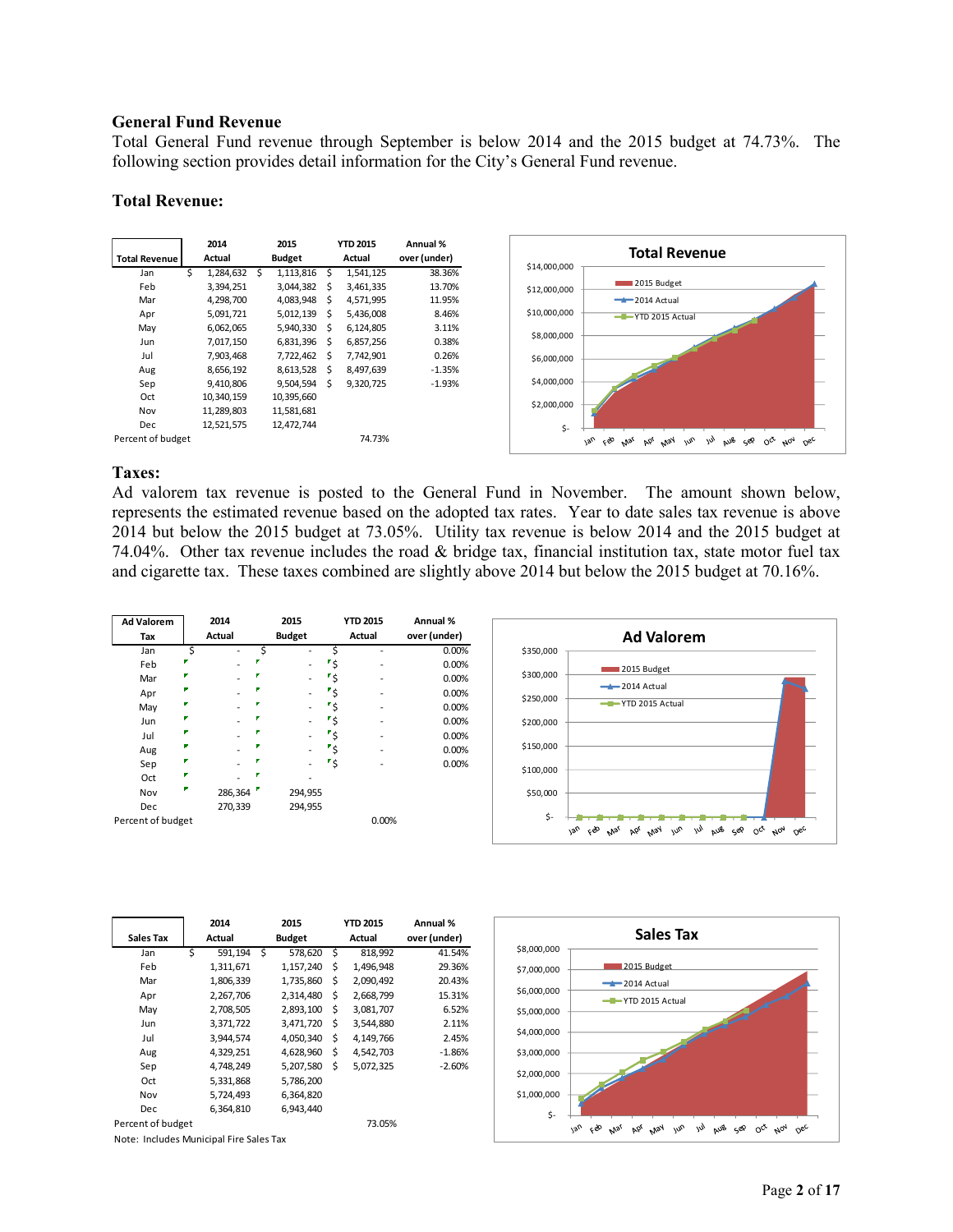|                    |        | 2014      |               | 2015      |    | <b>YTD 2015</b> | Annual %     |
|--------------------|--------|-----------|---------------|-----------|----|-----------------|--------------|
| <b>Utility Tax</b> | Actual |           | <b>Budget</b> |           |    | Actual          | over (under) |
| Jan                | Ś      | 136,710   | Ś             | 127,500   | Ś  | 137,164         | 7.58%        |
| Feb                |        | 276,774   |               | 255,000   | \$ | 280,415         | 9.97%        |
| Mar                |        | 395,426   |               | 382,500   | Ś  | 389,761         | 1.90%        |
| Apr                |        | 528,284   |               | 510,000   | \$ | 534,469         | 4.80%        |
| May                |        | 648,429   |               | 637,500   | Ś  | 656,850         | 3.04%        |
| Jun                |        | 744,133   |               | 765,000   | \$ | 748,042         | $-2.22%$     |
| Jul                |        | 896,609   |               | 892,500   | \$ | 908,338         | 1.77%        |
| Aug                |        | 1,053,923 |               | 1,020,000 | \$ | 1,071,085       | 5.01%        |
| Sep                |        | 1,188,689 |               | 1,147,500 | \$ | 1,132,846       | $-1.28%$     |
| Oct                |        | 1,345,749 |               | 1,275,000 |    |                 |              |
| Nov                |        | 1,462,073 |               | 1,402,500 |    |                 |              |
| Dec                |        | 1,565,491 |               | 1,530,000 |    |                 |              |
| Percent of budget  |        |           |               |           |    | 74.04%          |              |



| <b>Other Tax</b>  |   | 2014    | 2015 |               |     | <b>YTD 2015</b> | Annual %     |
|-------------------|---|---------|------|---------------|-----|-----------------|--------------|
| Revenue           |   | Actual  |      | <b>Budget</b> |     | Actual          | over (under) |
| Jan               | Ś | 133,262 | Ś    | 50,891        | -\$ | 146,576         | 188.02%      |
| Feb               |   | 169,492 |      | 101,782       | \$  | 176,276         | 73.19%       |
| Mar               |   | 198,118 |      | 152,673       | \$  | 205,790         | 34.79%       |
| Apr               |   | 227,351 |      | 203,564       | \$  | 235,730         | 15.80%       |
| May               |   | 293,358 |      | 254,455       | \$  | 267,832         | 5.26%        |
| Jun               |   | 321,532 |      | 305,346       | \$  | 337,444         | 10.51%       |
| Jul               |   | 351,402 |      | 356,237       | \$  | 365,195         | 2.51%        |
| Aug               |   | 380,008 |      | 407,128       | \$  | 396,996         | $-2.49%$     |
| Sep               |   | 410,566 |      | 458,019       | Ś   | 428,491         | $-6.45%$     |
| Oct               |   | 439,230 |      | 508,910       |     |                 |              |
| Nov               |   | 469,343 |      | 559,801       |     |                 |              |
| Dec               |   | 644,173 |      | 610,697       |     |                 |              |
| Percent of budget |   |         |      |               |     | 70.16%          |              |



### **Licenses and Permits:**

Business license revenue is above 2014 and the 2015 budget at 102.19%. Building permits are below 2014 but above the 2015 budget at 118.59%. Other license and permit revenue includes liquor licenses, automobile licenses, occupancy permits, planning/zoning applications, electrical permits and plumbing permits. These revenue sources are below 2014 but above the 2015 budget at 78.98%.

| <b>Business</b>   | 2014   |           |   | 2015            | <b>YTD 2015</b> | Annual %     |
|-------------------|--------|-----------|---|-----------------|-----------------|--------------|
| Licenses          | Actual |           |   | <b>Budget</b>   | Actual          | over (under) |
| Jan               | Ś      | 242,264   | Ś | 222,750<br>- \$ | 288,617         | 29.57%       |
| Feb               |        | 1,270,642 |   | $1,262,250$ \$  | 1.215.336       | $-3.72%$     |
| Mar               |        | 1,395,290 |   | $1,410,750$ S   | 1,435,567       | 1.76%        |
| Apr               |        | 1,426,050 |   | $1,447,875$ \$  | 1.459.537       | 0.81%        |
| May               |        | 1,464,399 |   | 1,485,000 \$    | 1,480,458       | $-0.31%$     |
| Jun               | Г      | 1,473,519 |   | $1,485,000$ 5   | 1.488.428       | 0.23%        |
| Jul               |        | 1,479,023 |   | $1,485,000$ \$  | 1,501,749       | 1.13%        |
| Aug               |        | 1,483,458 |   | 1,485,000 \$    | 1.509.810       | 1.67%        |
| Sep               |        | 1,487,523 |   | $1,485,000$ 5   | 1,517,538       | 2.19%        |
| Oct               |        | 1,491,665 |   | 1,485,000       |                 |              |
| Nov               |        | 1,495,240 |   | 1,485,000       |                 |              |
| Dec               |        | 1,496,224 |   | 1,485,000       |                 |              |
| Percent of budget |        |           |   |                 | 102.19%         |              |

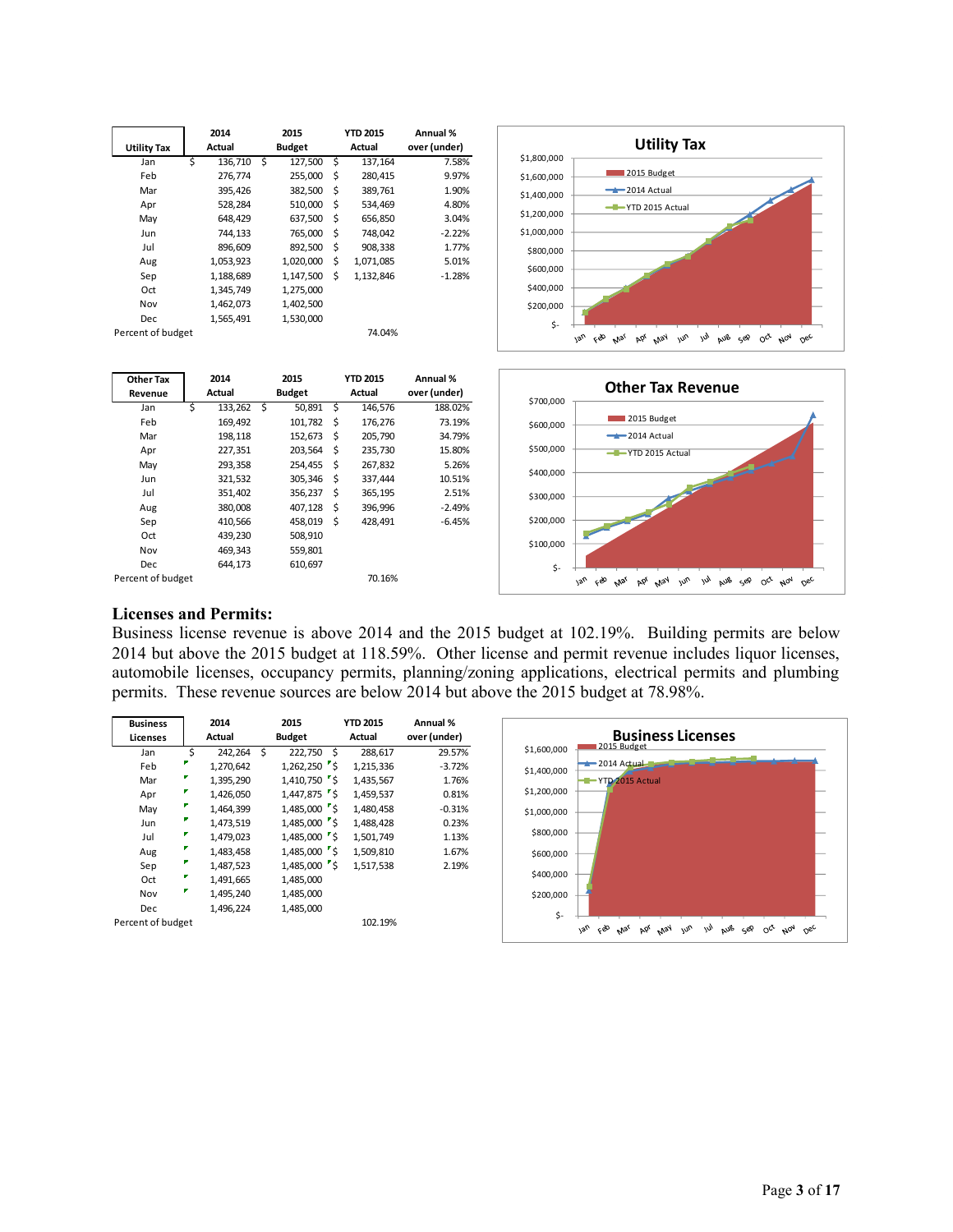| <b>Building</b>   | 2014        |   | 2015          |     | <b>YTD 2015</b> | Annual %     |
|-------------------|-------------|---|---------------|-----|-----------------|--------------|
| <b>Permits</b>    | Actual      |   | <b>Budget</b> |     | Actual          | over (under) |
| Jan               | \$<br>3,869 | Ś | 6.667         | Ś.  | 5,136           | $-22.96%$    |
| Feb               | 51,138      |   | 13,334        | \$  | 9,146           | $-31.41%$    |
| Mar               | 57,538      |   | 20,001        | \$  | 17,911          | $-10.45%$    |
| Apr               | 81,262      |   | 26,668        | \$  | 31,564          | 18.36%       |
| May               | 88.741      |   | 33,335        | \$  | 38,702          | 16.10%       |
| Jun               | 101,834     |   | 40,002        | -\$ | 55,110          | 37.77%       |
| Jul               | 116,867     |   | 46.669        | Ś   | 69,379          | 48.66%       |
| Aug               | 131,547     |   | 53,336        | \$  | 85,145          | 59.64%       |
| Sep               | 135,944     |   | 60,003        | \$  | 94,874          | 58.12%       |
| Oct               | 142,805     |   | 66,670        |     |                 |              |
| Nov               | 145,485     |   | 73,337        |     |                 |              |
| Dec               | 158,312     |   | 80,000        |     |                 |              |
| Percent of budget |             |   |               |     | 118.59%         |              |

Note: Includes Building Permits-Fire

| <b>Other Licenses</b> | 2014<br>Actual |         |   | 2015          |    | <b>YTD 2015</b> | Annual %     |
|-----------------------|----------------|---------|---|---------------|----|-----------------|--------------|
| and Permits           |                |         |   | <b>Budget</b> |    | Actual          | over (under) |
| Jan                   | \$             | 20,077  | Ś | 9.417         | \$ | 19,090          | 102.72%      |
| Feb                   |                | 30,641  |   | 18,834        | \$ | 25,380          | 34.76%       |
| Mar                   |                | 38,024  |   | 28,251        | \$ | 32,008          | 13.30%       |
| Apr                   |                | 49,366  |   | 37,668        | \$ | 41,248          | 9.50%        |
| May                   |                | 65,739  |   | 47,085        | \$ | 56,869          | 20.78%       |
| Jun                   |                | 74,382  |   | 56,502        | Ś  | 65,658          | 16.20%       |
| Jul                   |                | 83,501  |   | 65,919        | \$ | 76,076          | 15.41%       |
| Aug                   |                | 93,863  |   | 75,336        | \$ | 83,240          | 10.49%       |
| Sep                   |                | 100.145 |   | 84,753        | Ś  | 89,252          | 5.31%        |
| Oct                   |                | 107,610 |   | 94,170        |    |                 |              |
| Nov                   |                | 111,937 |   | 103,587       |    |                 |              |
| <b>Dec</b>            |                | 133,767 |   | 113,000       |    |                 |              |
| Percent of budget     |                |         |   |               |    | 78.98%          |              |





#### **Fines and Forfeitures:**

Fines and forfeitures through September are below 2014 and the 2015 budget at 43.69%. Discussions with the police department indicate that monthly activity may not be consistent as their patrol emphasis and activities change on a routine basis. We originally expected this revenue to stay at the 2012-2013 levels but continued reductions in numbers of tickets issued each month indicate that this revenue source will continue to fall below our original estimates.

| <b>Fines and</b>                 |   | 2014    | 2015          |     | <b>YTD 2015</b> | Annual %     |
|----------------------------------|---|---------|---------------|-----|-----------------|--------------|
| <b>Forfeitures</b>               |   | Actual  | <b>Budget</b> |     | Actual          | over (under) |
| Jan                              | Ś | 33,281  | \$<br>39,625  | -\$ | 21,413          | $-45.96%$    |
| Feb                              |   | 67,379  | 79,250        | \$  | 46,112          | $-41.81%$    |
| Mar                              |   | 98,138  | 118,875       | \$  | 73,075          | $-38.53%$    |
| Apr                              |   | 132,439 | 158,500       | \$  | 93,733          | $-40.86%$    |
| May                              |   | 159,600 | 198,125       | \$  | 112,072         | $-43.43%$    |
| Jun                              |   | 189,477 | 237,750       | Ś   | 138,172         | $-41.88%$    |
| Jul                              |   | 220,325 | 277,375       | \$  | 160,751         | $-42.05%$    |
| Aug                              |   | 243,770 | 317,000       | \$  | 181,939         | $-42.61%$    |
| Sep                              |   | 268,237 | 356,625       | Ŝ.  | 207,726         | $-41.75%$    |
| Oct                              |   | 297,158 | 396,250       |     |                 |              |
| Nov                              |   | 317,028 | 435,875       |     |                 |              |
| Dec                              |   | 337,734 | 475.500       |     |                 |              |
| Percent of budget                |   |         |               |     | 43.69%          |              |
| Note: Includes False Alarm Fines |   |         |               |     |                 |              |

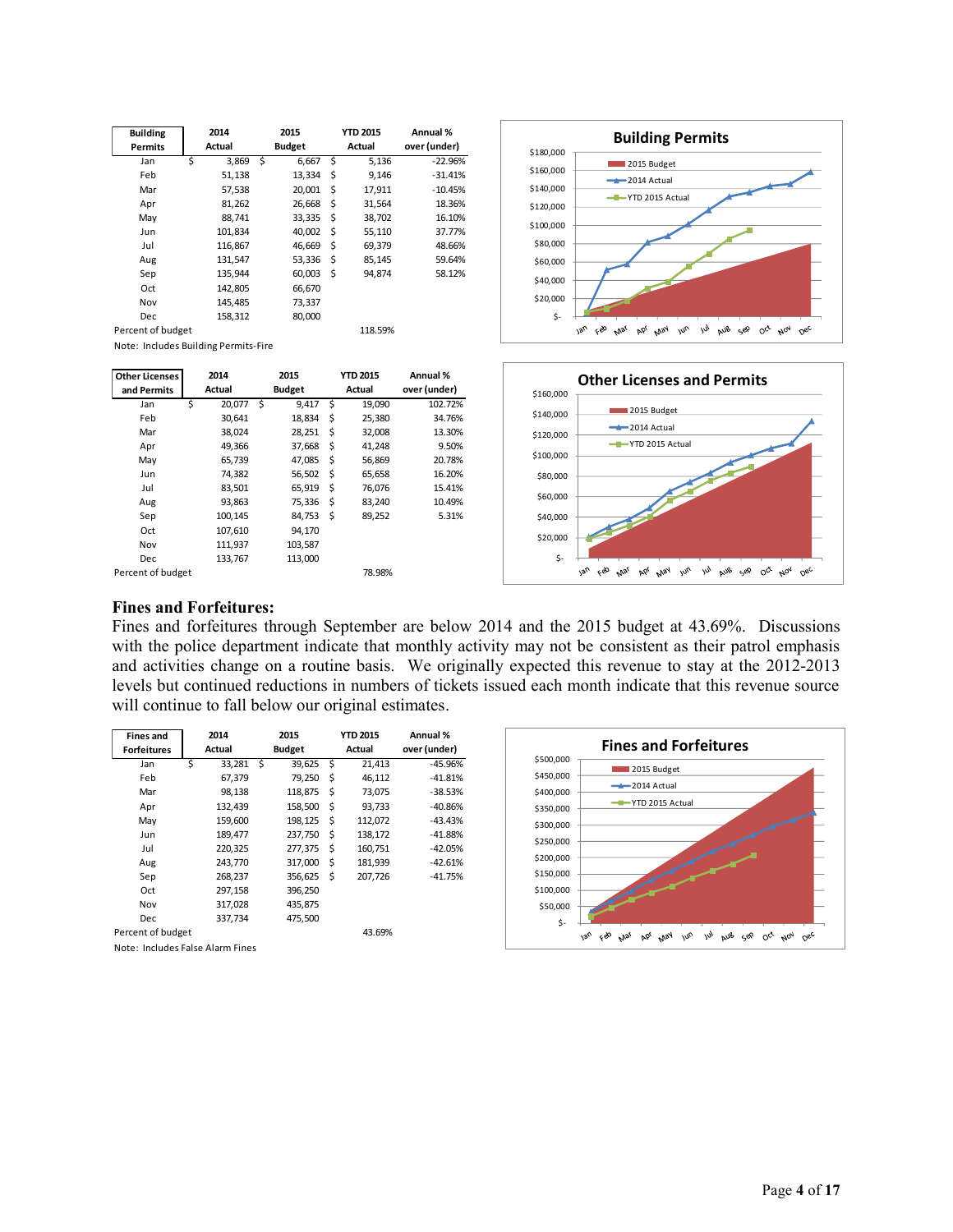### **Intergovernmental:**

Intergovernmental revenue includes anticipated grant revenue, revenue from the library and the City of Rock Hill. This revenue is below 2014 but above the 2015 budget at 83.89%. The dispatch contract with Rock Hill ended in 2014 when ECDC began dispatching for both cities. This has caused this revenue category to be significantly reduced for 2015 and beyond as reflected in the 2015 budget.



#### **Charges for Services:**

Charges for services include revenue from parks and recreation, garbage and public safety services. This revenue is below 2014 and the 2015 budget at 70.30%. The recreation complex was closed for renovations on April 1. Charges for services related to the recreation center and ice rink were substantially reduced until the complex reopened in September. This was anticipated and is reflected in the 2015 budget.

| <b>Charges for</b> | 2014 |           |     | 2015          | <b>YTD 2015</b> | Annual %     |             |                                                   |
|--------------------|------|-----------|-----|---------------|-----------------|--------------|-------------|---------------------------------------------------|
| <b>Services</b>    |      | Actual    |     | <b>Budget</b> | Actual          | over (under) |             | <b>Charges for</b>                                |
| Jan                | Ś.   | 104,360   | - Ś | 68,993 \$     | 87,439          | 26.74%       | \$1,200,000 |                                                   |
| Feb                |      | 192,229   |     | 137,986 \$    | 172,913         | 25.31%       |             | 2015 Budget                                       |
| Mar                |      | 257,513   |     | 206,979 \$    | 229,408         | 10.84%       | \$1,000,000 | $-2014$ Actual                                    |
| Apr                |      | 314,209   |     | 275,972 \$    | 252,834         | $-8.38%$     |             | -T-YTD 2015 Actu                                  |
| May                |      | 402,414   |     | 344,965 \$    | 276,123         | $-19.96%$    | \$800,000   |                                                   |
| Jun                |      | 490.780   |     | 413,958 \$    | 320,366         | $-22.61%$    |             |                                                   |
| Jul                |      | 557,969   |     | 482,951 \$    | 346.661         | $-28.22%$    | \$600,000   |                                                   |
| Aug                |      | 691,650   |     | 551,944 \$    | 449,293         | $-18.60%$    |             |                                                   |
| Sep                |      | 803,788   |     | 620,937 \$    | 582,013         | $-6.27%$     | \$400,000   |                                                   |
| Oct                |      | 868,248   |     | 689,930       |                 |              | \$200,000   |                                                   |
| Nov                |      | 931,735   |     | 758,923       |                 |              |             |                                                   |
| <b>Dec</b>         |      | 1,122,226 |     | 827,918       |                 |              | \$-         |                                                   |
| Percent of budget  |      |           |     |               | 70.30%          |              |             | cÒ<br><b>Van</b><br>AP <sup>K</sup><br>May<br>Mar |

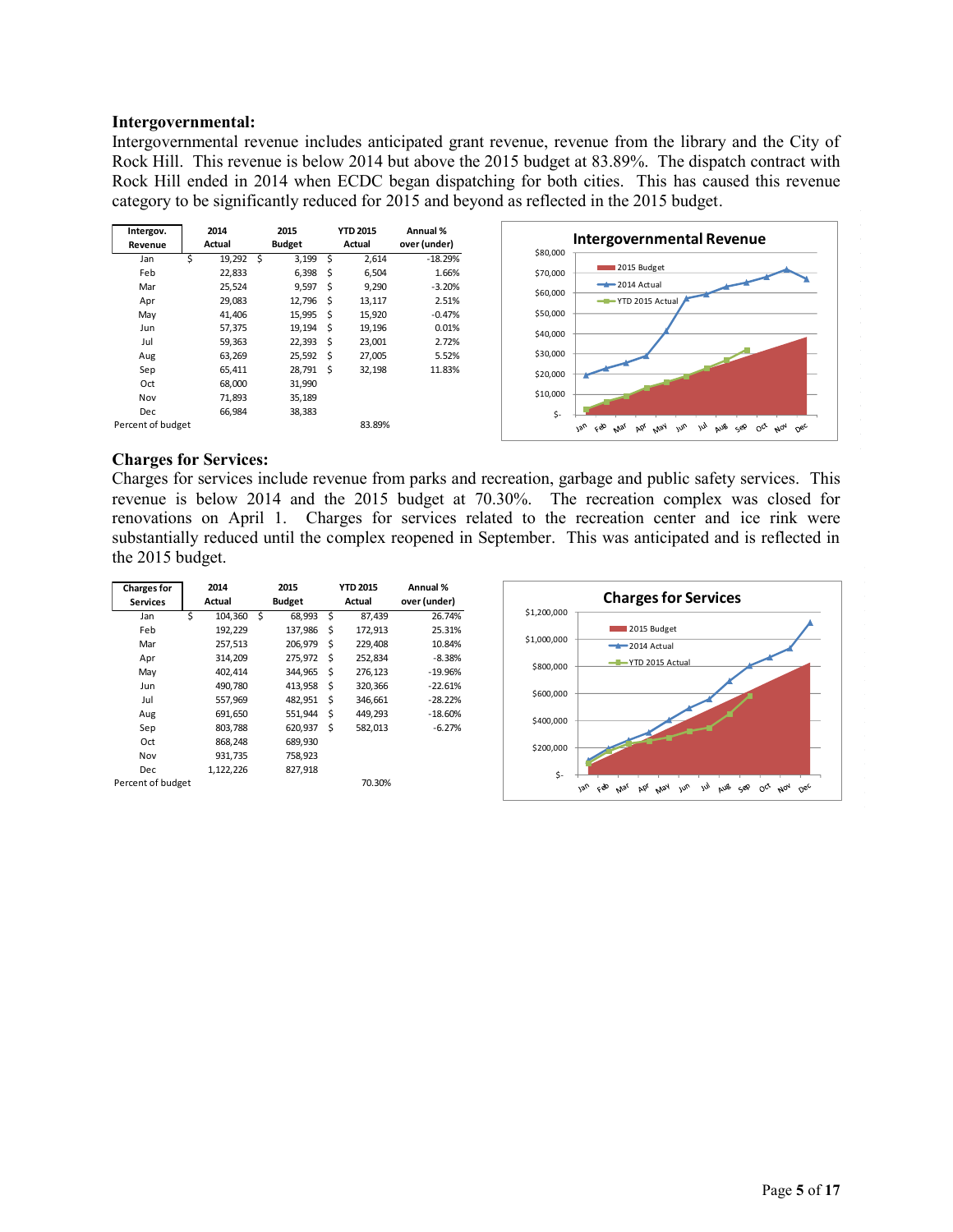#### **Investment Income:**

Investment income from the City's money market account is posted monthly. This revenue is below 2014 and the 2015 budget at 72.27%. Investment opportunities are currently being reviewed with the Ways and Means Committee in accordance with the new investment policy.

| Investment<br>Income |    | 2014<br>Actual | 2015<br><b>Budget</b> | <b>YTD 2015</b><br>Actual | Annual %<br>over (under) |
|----------------------|----|----------------|-----------------------|---------------------------|--------------------------|
| Jan                  | \$ | 108            | \$<br>625             | \$<br>262                 | $-58.08%$                |
| Feb                  |    | 691            | $1,250$ s             | 648                       | $-48.16%$                |
| Mar                  |    | 1,287          | $1,875$ \$            | 1,159                     | $-38.19%$                |
| Apr                  |    | 2,029          | $2,500$ $\sqrt{5}$    | 1,872                     | $-25.12%$                |
| May                  |    | 2,814          | $3,125$ $\sqrt{5}$    | 2,573                     | $-17.66%$                |
| Jun                  |    | 3,585          | $3,750$ $\sqrt{5}$    | 3,321                     | $-11.44%$                |
| Jul                  |    | 4,332          | 4,375 $\frac{1}{5}$   | 4,037                     | $-7.73%$                 |
| Aug                  |    | 5,231          | $5,000$ s             | 4,737                     | $-5.26%$                 |
| Sep                  | г  | 5,729          | 5,625 $\sqrt{5}$      | 5,421                     | $-3.63%$                 |
| Oct                  |    | 6,279          | 6,250                 |                           |                          |
| Nov                  |    | 6,800          | 6,875                 |                           |                          |
| <b>Dec</b>           |    | 7,190          | 7,501                 |                           |                          |
| Percent of budget    |    |                |                       | 72.27%                    |                          |



## **Miscellaneous:**

The 2015 budget for miscellaneous revenue includes seizure funds, insurance settlements and other miscellaneous revenue items. These revenues will not come in steadily on a monthly basis. We are at 238.19% of the 2015 budget through September due to the receipt of \$104,840 in seizure funds.

| Miscellaneous     | 2014     |   | 2015          |    | <b>YTD 2015</b> | Annual %     |
|-------------------|----------|---|---------------|----|-----------------|--------------|
| Revenue           | Actual   |   | <b>Budget</b> |    | Actual          | over (under) |
| Jan               | Ś<br>215 | Ś | 5,529         | Ś  | 13,822          | 149.99%      |
| Feb               | 761      |   | 11,058        | \$ | 31,657          | 186.28%      |
| Mar               | 25,503   |   | 16,587        | \$ | 87,534          | 427.73%      |
| Apr               | 33,942   |   | 22,116        | Ś  | 103,105         | 366.20%      |
| May               | 186,660  |   | 27,645        | \$ | 135,699         | 390.86%      |
| Jun               | 188,811  |   | 33,174        | \$ | 136,639         | 311.89%      |
| Jul               | 189,503  |   | 38,703        | \$ | 137,948         | 256.43%      |
| Aug               | 180,222  |   | 44,232        | \$ | 145,686         | 229.37%      |
| Sep               | 196,525  |   | 49,761        | Ś  | 158,041         | 217.60%      |
| Oct               | 241,547  |   | 55,290        |    |                 |              |
| Nov               | 267,412  |   | 60,819        |    |                 |              |
| Dec               | 354,325  |   | 66,350        |    |                 |              |
| Percent of budget |          |   |               |    | 238.19%         |              |
|                   |          |   |               |    |                 |              |



Note: Includes TIF Reimbursements, TDD Collections Fees and Other Misc Revenue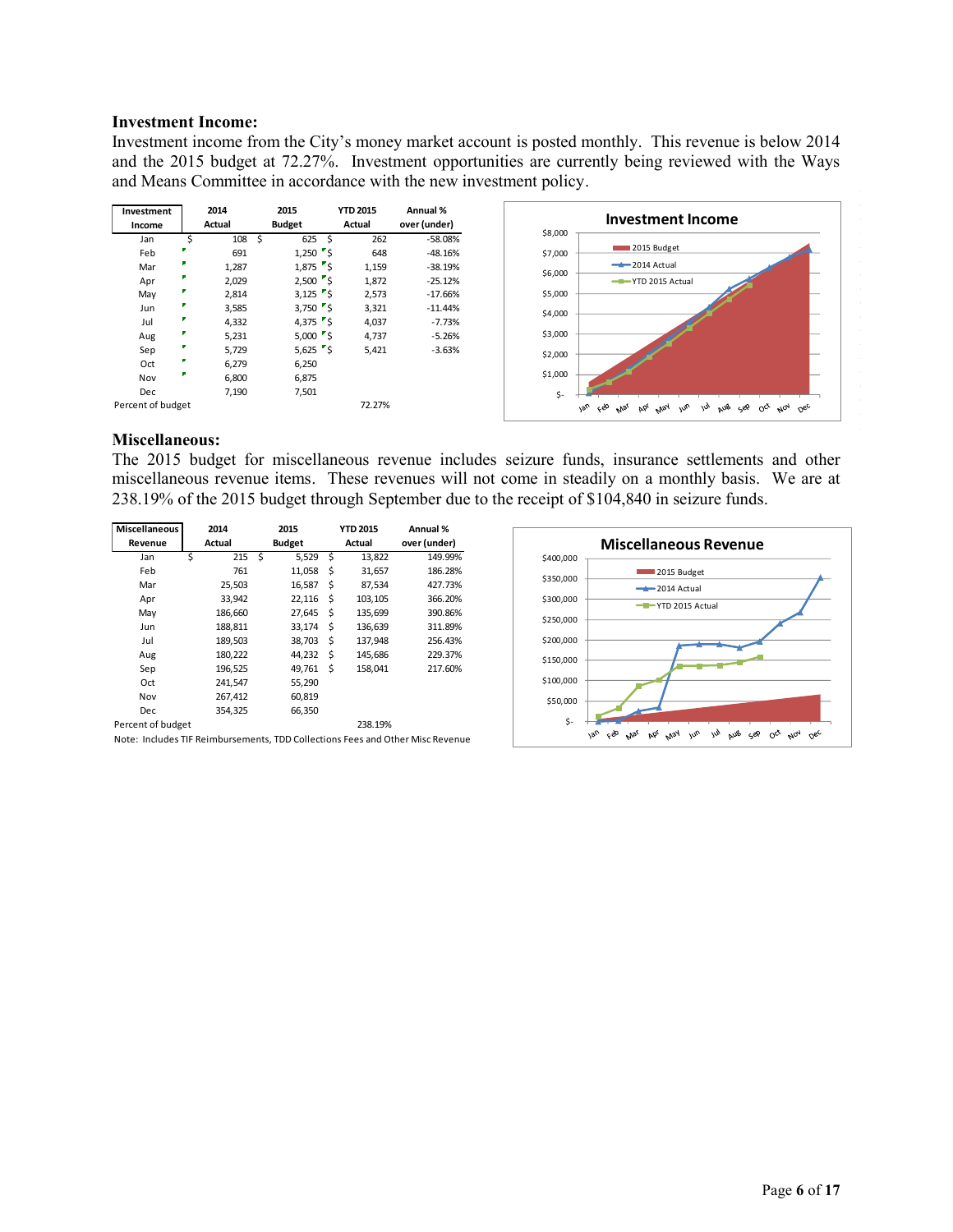# **Expenditures**

General Fund expenditures through September are less than 2014 and the 2015 budget at 70.53%. The following section provides detail information for the City's General Fund expenditures.

## **Total Expenditures:**

| Total               | 2014 |            |               | 2015       |        | <b>YTD 2015</b> | Annual %     |
|---------------------|------|------------|---------------|------------|--------|-----------------|--------------|
| <b>Expenditures</b> |      | Actual     | <b>Budget</b> |            | Actual |                 | over (under) |
| Jan                 | Ś    | 1,163,036  | Ś             | 958,878    | Ś      | 1,046,095       | 9.10%        |
| Feb                 |      | 1,963,904  |               | 1,917,756  | Ś      | 1,785,924       | $-6.87%$     |
| Mar                 |      | 2,661,826  |               | 2,876,634  | \$     | 2,598,134       | $-9.68%$     |
| Apr                 |      | 3,655,938  |               | 3,835,512  | Ś      | 3,371,723       | $-12.09%$    |
| May                 |      | 4,497,578  |               | 4,794,390  | \$     | 4,223,123       | $-11.92%$    |
| Jun                 |      | 5,595,658  |               | 5,753,268  | Ś      | 5,039,075       | $-12.41%$    |
| Jul                 |      | 6,774,990  |               | 6,712,146  | \$     | 6,263,301       | $-6.69%$     |
| Aug                 |      | 7,531,455  |               | 7,671,024  | Ś      | 7,166,772       | $-6.57%$     |
| Sep                 |      | 8,384,326  |               | 8,629,902  | Ś      | 8,115,141       | $-5.96%$     |
| Oct                 |      | 9,216,912  |               | 9,588,780  |        |                 |              |
| Nov                 |      | 9,994,561  |               | 10,547,658 |        |                 |              |
| Dec.                |      | 11,068,207 |               | 11.506.515 |        |                 |              |
| Percent of budget   |      |            |               |            |        | 70.53%          |              |



# **Administration:**

The Administration department expenditures for September are on target with the 2015 budget at 73.25%.

|                       |   | 2014    |    | 2015                 | <b>YTD 2015</b> | Annual %     |
|-----------------------|---|---------|----|----------------------|-----------------|--------------|
| <b>Administration</b> |   | Actual  |    | <b>Budget</b>        | Actual          | over (under) |
| Jan                   | Ś | 76,312  | Ś. | 62,710<br>Ś          | 79,554          | 26.86%       |
| Feb                   |   | 132,978 |    | $125,420$ $\sqrt{5}$ | 137,247         | 9.43%        |
| Mar                   |   | 183,990 |    | 188,130 \$           | 194,728         | 3.51%        |
| Apr                   | г | 244,853 |    | 250,840 \$           | 246,171         | $-1.86%$     |
| May                   |   | 298,061 |    | 313,550 \$           | 306,497         | $-2.25%$     |
| Jun                   | г | 351,369 |    | 376,260 \$           | 366,018         | $-2.72%$     |
| Jul                   | P | 426,462 |    | 438,970 \$           | 446,341         | 1.68%        |
| Aug                   |   | 483,718 |    | $501,680$ \$         | 498,599         | $-0.61%$     |
| Sep                   | P | 540,548 |    | $564,390$ \$         | 551,228         | $-2.33%$     |
| Oct                   |   | 594.459 |    | 627,100              |                 |              |
| Nov                   |   | 648,545 |    | 689,810              |                 |              |
| Dec                   |   | 705.948 |    | 752,520              |                 |              |
| Percent of budget     |   |         |    |                      | 73.25%          |              |

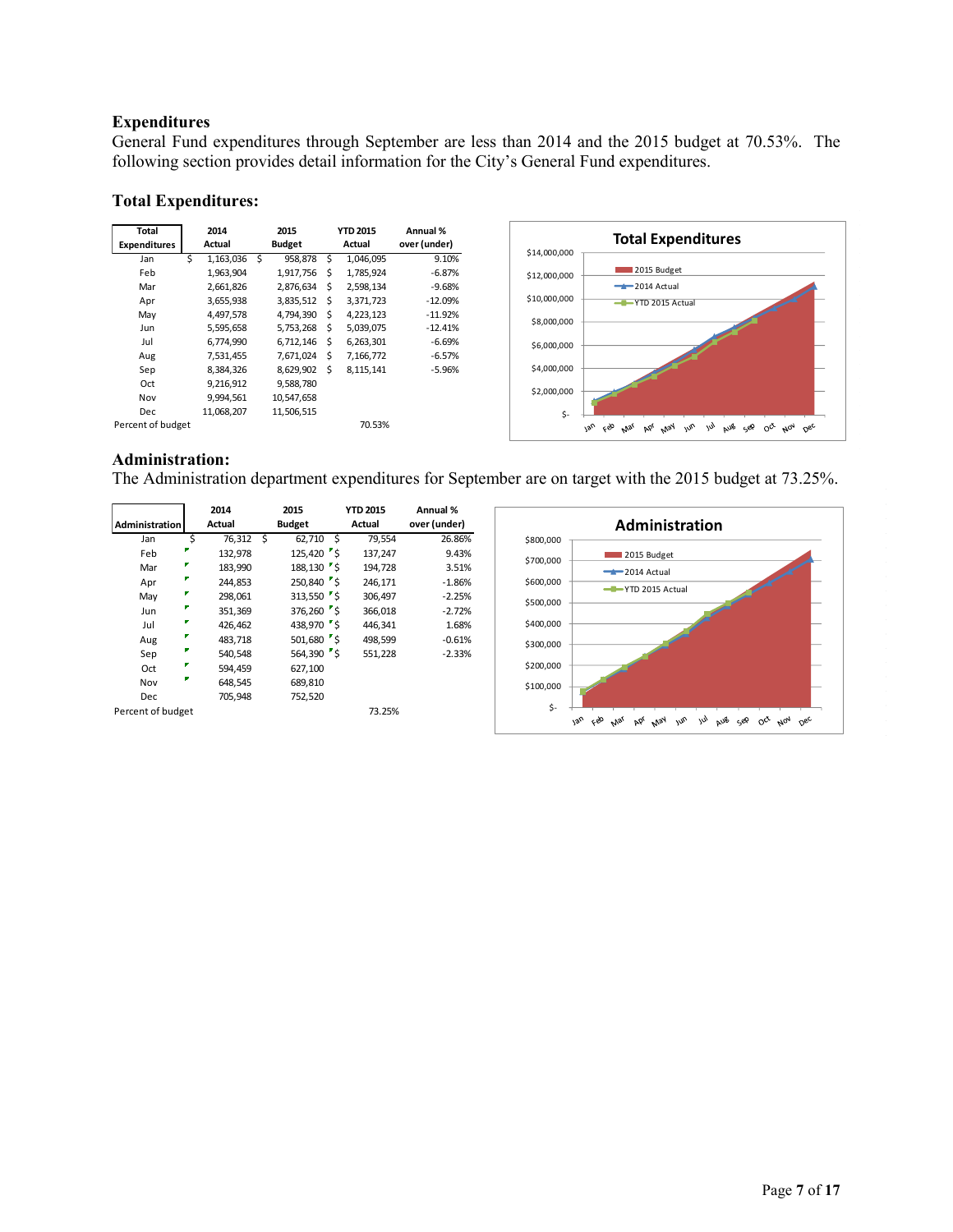# **Police:**

The Police department expenditures for September are on target with the 2015 budget at 72.33%.

| Police<br>Department | 2014<br>Actual |   | 2015<br><b>Budget</b> |   | <b>YTD 2015</b><br>Actual | Annual %<br>over (under) |
|----------------------|----------------|---|-----------------------|---|---------------------------|--------------------------|
| Jan                  | \$<br>470,573  | Ś | 285.873               | Ś | 353,030                   | 23.49%                   |
| Feb                  | 744.384        |   | 571,746 5             |   | 577.693                   | 1.04%                    |
| Mar                  | 988,952        |   | $857,619$ \$          |   | 857,718                   | 0.01%                    |
| Apr                  | 1,239,853      |   | $1,143,492$ \$        |   | 1,080,702                 | $-5.49%$                 |
| May                  | 1,518,568      |   | $1,429,365$ \$        |   | 1,337,152                 | $-6.45%$                 |
| Jun                  | 1,922,150      |   | $1,715,238$ 5         |   | 1.634.651                 | $-4.70%$                 |
| Jul                  | 2,258,547      |   | $2,001,111$ \$        |   | 1,972,177                 | $-1.45%$                 |
| Aug                  | 2,484,560      |   | 2,286,984 \$          |   | 2,221,972                 | $-2.84%$                 |
| Sep                  | 2,778,258      |   | $2,572,857$ S         |   | 2,481,419                 | $-3.55%$                 |
| Oct                  | 3,031,716      |   | 2,858,730             |   |                           |                          |
| Nov                  | 3,258,663      |   | 3,144,603             |   |                           |                          |
| <b>Dec</b>           | 3,569,575      |   | 3,430,474             |   |                           |                          |
| Percent of budget    |                |   |                       |   | 72.33%                    |                          |



# **Police Seizure Funds:**

In September, the Police department used seizure funds for training.

| <b>Police Seizure</b><br><b>Funds</b> |    | 2014<br>Actual |   | 2015<br><b>Budget</b> |     | <b>YTD 2015</b><br>Actual | Annual %<br>over (under) |
|---------------------------------------|----|----------------|---|-----------------------|-----|---------------------------|--------------------------|
| Jan                                   | \$ |                | Ś |                       | \$  |                           | 0.00%                    |
| Feb                                   |    |                |   |                       | ۳Ś  |                           | 0.00%                    |
| Mar                                   | Р  | 755            |   | -                     | ۳Ś  |                           | 0.00%                    |
| Apr                                   |    | 755            |   | -                     | ′\$ |                           | 0.00%                    |
| May                                   |    | 755            |   | -                     | ′\$ |                           | 0.00%                    |
| Jun                                   | F  | 755            |   |                       | ٣s  |                           | 0.00%                    |
| Jul                                   |    | 755            |   |                       | ۶'  |                           | 0.00%                    |
| Aug                                   | Г  | 755            |   | -                     | ٣s  |                           | 0.00%                    |
| Sep                                   |    | 755            |   | -                     | ′\$ | 3,240                     | 0.00%                    |
| Oct                                   | P  | 9,100          |   |                       |     |                           |                          |
| Nov                                   | P  | 10,970         |   |                       |     |                           |                          |
| Dec                                   |    | 10,970         |   |                       |     |                           |                          |
| Percent of budget                     |    |                |   |                       |     | 0.00%                     |                          |

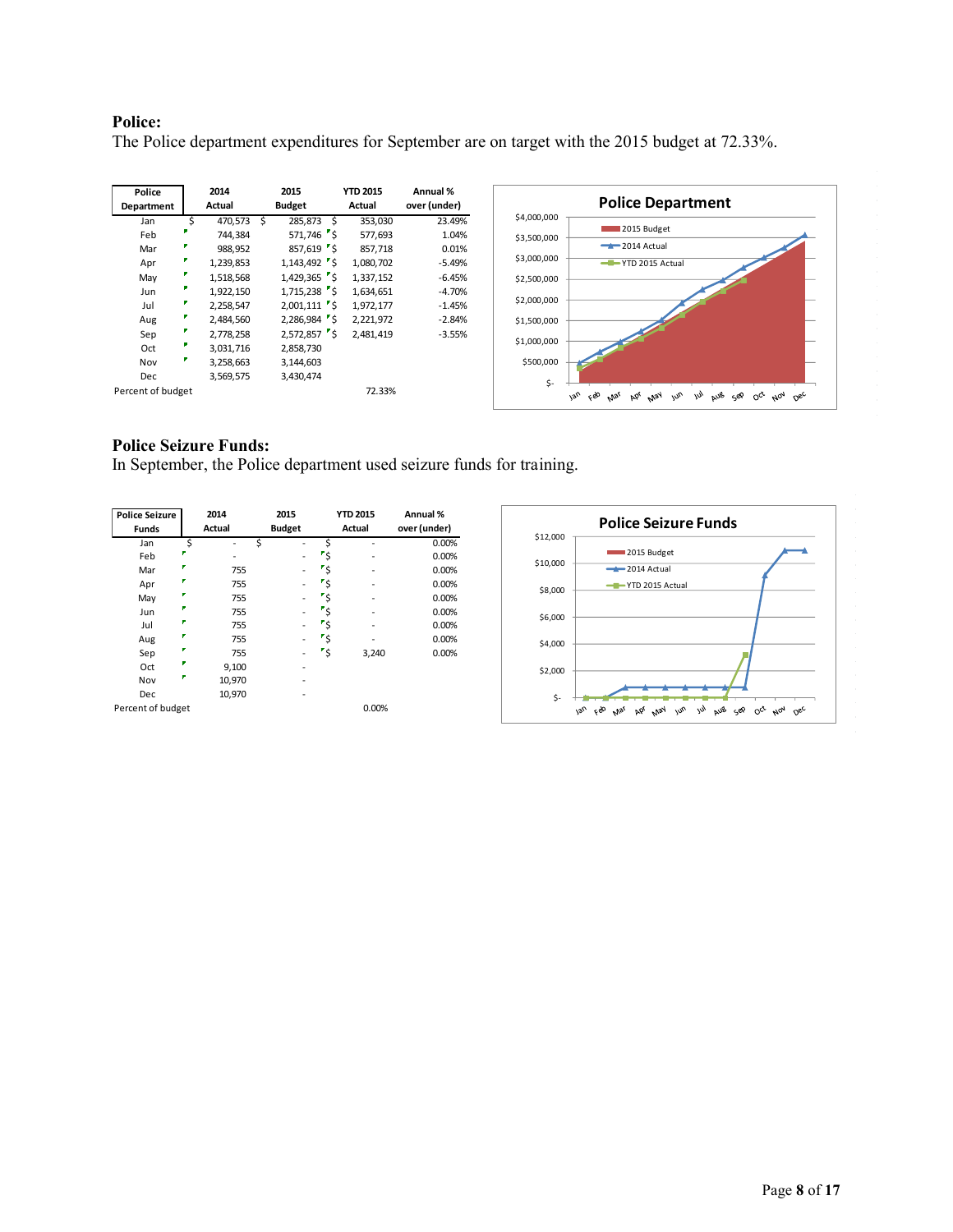# **Fire:**

The Fire department expenditures for September are on target with the 2015 budget at 72.72%.

| Fire<br>Department | 2014<br>Actual | 2015<br><b>Budget</b>                          | <b>YTD 2015</b><br>Actual | Annual %<br>over (under) |             | <b>Fire Department</b>                                                                                                                                                         |
|--------------------|----------------|------------------------------------------------|---------------------------|--------------------------|-------------|--------------------------------------------------------------------------------------------------------------------------------------------------------------------------------|
| Jan                | 271,826 \$     | 213,413<br>Ŝ.                                  | 283,695                   | 32.93%                   | \$3,000,000 |                                                                                                                                                                                |
| Feb                | 455,223        | 426,826 $\frac{1}{5}$                          | 469,718                   | 10.05%                   |             | 2015 Budget                                                                                                                                                                    |
| Mar                | 619,215        | $640,239$ $5$                                  | 655,508                   | 2.38%                    | \$2,500,000 | $-2014$ Actual                                                                                                                                                                 |
| Apr                | 830,021        | $853,652$ $\overline{\phantom{1}}\phantom{1}5$ | 825,491                   | $-3.30%$                 |             | -T-YTD 2015 Actual                                                                                                                                                             |
| May                | 1,012,766      | $1,067,065$ \$                                 | 1,027,833                 | $-3.68%$                 | \$2,000,000 |                                                                                                                                                                                |
| Jun                | 1,208,357      | 1,280,478 5                                    | 1,224,048                 | $-4.41%$                 |             |                                                                                                                                                                                |
| Jul                | 1,485,825      | 1,493,891 \$                                   | 1,490,116                 | $-0.25%$                 | \$1,500,000 |                                                                                                                                                                                |
| Aug                | 1,669,130      | $1,707,304$ 5                                  | 1,692,253                 | $-0.88%$                 |             |                                                                                                                                                                                |
| Sep                | 1,854,337      | 1,920,717 \$                                   | 1,862,301                 | $-3.04%$                 | \$1,000,000 |                                                                                                                                                                                |
| Oct                | 2,053,200      | 2,134,130                                      |                           |                          |             |                                                                                                                                                                                |
| Nov                | 2,239,234      | 2,347,543                                      |                           |                          | \$500,000   |                                                                                                                                                                                |
| <b>Dec</b>         | 2,444,114      | 2,560,951                                      |                           |                          |             |                                                                                                                                                                                |
| Percent of budget  |                |                                                | 72.72%                    |                          | \$-         | çèo<br>$\mu_{Oq}$<br>$v_{\varrho_U}$<br>w <sub>0</sub><br>$O_{C_{\mathcal{F}}}$<br>$M_{\alpha\gamma}$<br>w <sub>1</sub><br>AUB Sep<br>bb <sub>l</sub><br>nec<br>$M_{\text{2}}$ |

# **Public Works:**

The Public Works department expenditures for September are below the 2015 budget at 64.02%.

| <b>Public Works</b><br>Department | 2014<br>Actual |           | 2015<br><b>Budget</b> |                    | <b>YTD 2015</b><br>Actual | Annual %<br>over (under) |             | <b>Public Works Department</b>                                                                                                                                  |
|-----------------------------------|----------------|-----------|-----------------------|--------------------|---------------------------|--------------------------|-------------|-----------------------------------------------------------------------------------------------------------------------------------------------------------------|
| Jan                               |                | 169,337   | S                     | 144,579            | 147,405                   | 1.95%                    | \$2,000,000 | 2015 Budget                                                                                                                                                     |
| Feb                               |                | 306,911   |                       | $289,158$ \$       | 271,499                   | $-6.11%$                 | \$1,800,000 | $-2014$ Actual                                                                                                                                                  |
| Mar                               |                | 430,323   |                       | 433,737 $\sqrt{5}$ | 388,306                   | $-10.47%$                | \$1,600,000 |                                                                                                                                                                 |
| Apr                               |                | 573,585   |                       | $578,316$ \$       | 483,739                   | $-16.35%$                | \$1,400,000 | -T-YTD 2015 Actual                                                                                                                                              |
| May                               |                | 714,710   |                       | $722,895$ S        | 604,807                   | $-16.34%$                | \$1,200,000 |                                                                                                                                                                 |
| Jun                               |                | 842,086   |                       | $867,474$ S        | 723,224                   | $-16.63%$                | \$1,000,000 |                                                                                                                                                                 |
| Jul                               |                | 1,013,300 |                       | $1,012,053$ 5      | 882,074                   | $-12.84%$                |             |                                                                                                                                                                 |
| Aug                               | 1,137,152      |           |                       | $1,156,632$ s      | 1,009,774                 | $-12.70%$                | \$800,000   |                                                                                                                                                                 |
| Sep                               |                | 1,300,838 |                       | $1,301,211$ 5      | 1,110,738                 | $-14.64%$                | \$600,000   |                                                                                                                                                                 |
| Oct                               |                | 1,432,872 |                       | 1,445,790          |                           |                          | \$400,000   |                                                                                                                                                                 |
| Nov                               | 1,559,632      |           | 1,590,369             |                    |                           |                          | \$200,000   |                                                                                                                                                                 |
| <b>Dec</b>                        |                | 1,692,360 | 1,734,953             |                    |                           |                          | \$-         |                                                                                                                                                                 |
| Percent of budget                 |                |           |                       |                    | 64.02%                    |                          |             | $O_{C_{\mathcal{F}}}$<br>$\omega$<br>May<br>$A_{0q}$<br>Feb<br>w <sub>b</sub><br>alla<br>$v_{\text{v}}$<br>Sep<br>$0e^{\mathcal{C}}$<br>Þδί<br>$\gamma_{y_{2}}$ |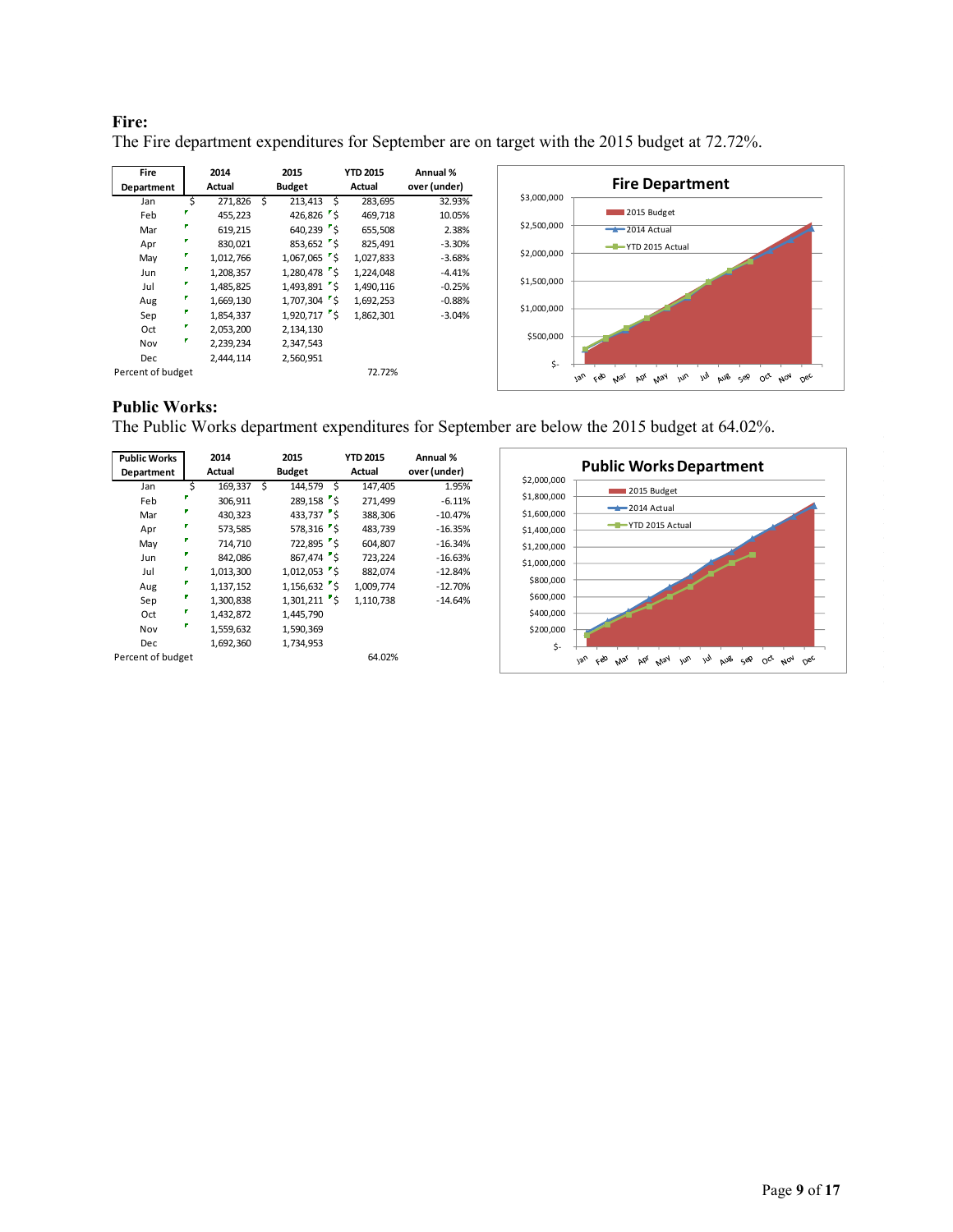### **Planning and Development:**

The Planning and Development department expenditures for September are below the 2015 budget at 48.39% due to a vacant position which has been filled.

| Planning &        |    | 2014          |   | 2015          | <b>YTD 2015</b> | Annual %     |
|-------------------|----|---------------|---|---------------|-----------------|--------------|
| Development       |    | <b>Actual</b> |   | <b>Budget</b> | Actual          | over (under) |
| Jan               | \$ | 42,953        | Ś | \$<br>48,535  | 37,129          | $-23.50%$    |
| Feb               |    | 73.485        |   | 97,070 5      | 73,734          | $-24.04%$    |
| Mar               | г  | 99,894        |   | 145,605 \$    | 95,276          | $-34.57%$    |
| Apr               |    | 133,604       |   | 194.140 S     | 131,488         | $-32.27%$    |
| May               |    | 164,897       |   | 242,675 \$    | 163,171         | $-32.76%$    |
| Jun               |    | 196.785       |   | 291,210 \$    | 190.404         | $-34.62%$    |
| Jul               |    | 259.361       |   | 339,745 \$    | 229,988         | $-32.31%$    |
| Aug               |    | 264.240       |   | 388,280 \$    | 258,905         | $-33.32%$    |
| Sep               | г  | 291,599       |   | 436,815 \$    | 281.847         | $-35.48%$    |
| Oct               | г  | 325,446       |   | 485,350       |                 |              |
| Nov               | г  | 357,635       |   | 533,885       |                 |              |
| Dec.              |    | 392,343       |   | 582,418       |                 |              |
| Percent of budget |    |               |   |               | 48.39%          |              |



# **Sanitation:**

Sanitation department expenditures for September are on target with the 2015 budget at 69.69%.

|                   |   | 2014    |   | 2015                  |    | <b>YTD 2015</b> | Annual %     |
|-------------------|---|---------|---|-----------------------|----|-----------------|--------------|
| <b>Sanitation</b> |   | Actual  |   | <b>Budget</b>         |    | Actual          | over (under) |
| Jan               | Ś | 37,323  | Ś | 47,638                | s. | 39,293          | $-17.52%$    |
| Feb               |   | 80.773  |   | $95,276$ $\sqrt{5}$   |    | 77.923          | $-18.21%$    |
| Mar               |   | 116,083 |   | $142,914$ 5           |    | 118,983         | $-16.75%$    |
| Apr               |   | 157,150 |   | $190,552$ 5           |    | 163.364         | $-14.27%$    |
| May               |   | 198.570 |   | 238,190 \$            |    | 207.602         | $-12.84%$    |
| Jun               |   | 246,286 |   | 285,828 \$            |    | 249,288         | $-12.78%$    |
| Jul               |   | 299,851 |   | 333,466 \$            |    | 310,724         | $-6.82%$     |
| Aug               |   | 345.996 |   | 381,104 5             |    | 357.567         | $-6.18%$     |
| Sep               |   | 389.031 |   | 428,742 $\frac{1}{5}$ |    | 398,382         | $-7.08%$     |
| Oct               |   | 439,242 |   | 476,380               |    |                 |              |
| Nov               |   | 482,743 |   | 524,018               |    |                 |              |
| Dec               |   | 555,563 |   | 571,656               |    |                 |              |
| Percent of budget |   |         |   |                       |    | 69.69%          |              |



# **Community Services:**

Community Services expenditures fluctuate from month to month depending upon activities such as the newsletter and various community events. The Community Services expenditures for September are above the 2014 and the 2015 budget at 83.81%.

| Community<br><b>Services</b> |    | 2014<br>Actual |      | 2015<br><b>Budget</b> |     | <b>YTD 2015</b><br>Actual | Annual %<br>over (under) |
|------------------------------|----|----------------|------|-----------------------|-----|---------------------------|--------------------------|
| Jan                          | \$ | 2,158          | - \$ | 4,075                 | - Ś | 6,290                     | 54.36%                   |
| Feb                          |    | 10,642         |      | $8,150$ $\sqrt{5}$    |     | 6,935                     | $-14.91%$                |
| Mar                          | σ  | 11,442         |      | $12,225$ S            |     | 10,555                    | $-13.66%$                |
| Apr                          |    | 14,823         |      | $16,300$ \$           |     | 15,454                    | $-5.19%$                 |
| May                          | г  | 20,135         |      | $20,375$ \$           |     | 20,602                    | 1.11%                    |
| Jun                          | Г  | 24,772         |      | $24,450$ $\sqrt{5}$   |     | 22,083                    | $-9.68%$                 |
| Jul                          | Γ  | 30,655         |      | $28,525$ s            |     | 27,756                    | $-2.70%$                 |
| Aug                          |    | 36,358         |      | $32,600$ s            |     | 33,337                    | 2.26%                    |
| Sep                          |    | 38,718         |      | $36,675$ \$           |     | 40,983                    | 11.75%                   |
| Oct                          | σ  | 41,897         |      | 40,750                |     |                           |                          |
| Nov                          |    | 46,864         |      | 44,825                |     |                           |                          |
| Dec                          |    | 54,243         |      | 48,900                |     |                           |                          |
| Percent of budget            |    |                |      |                       |     | 83.81%                    |                          |

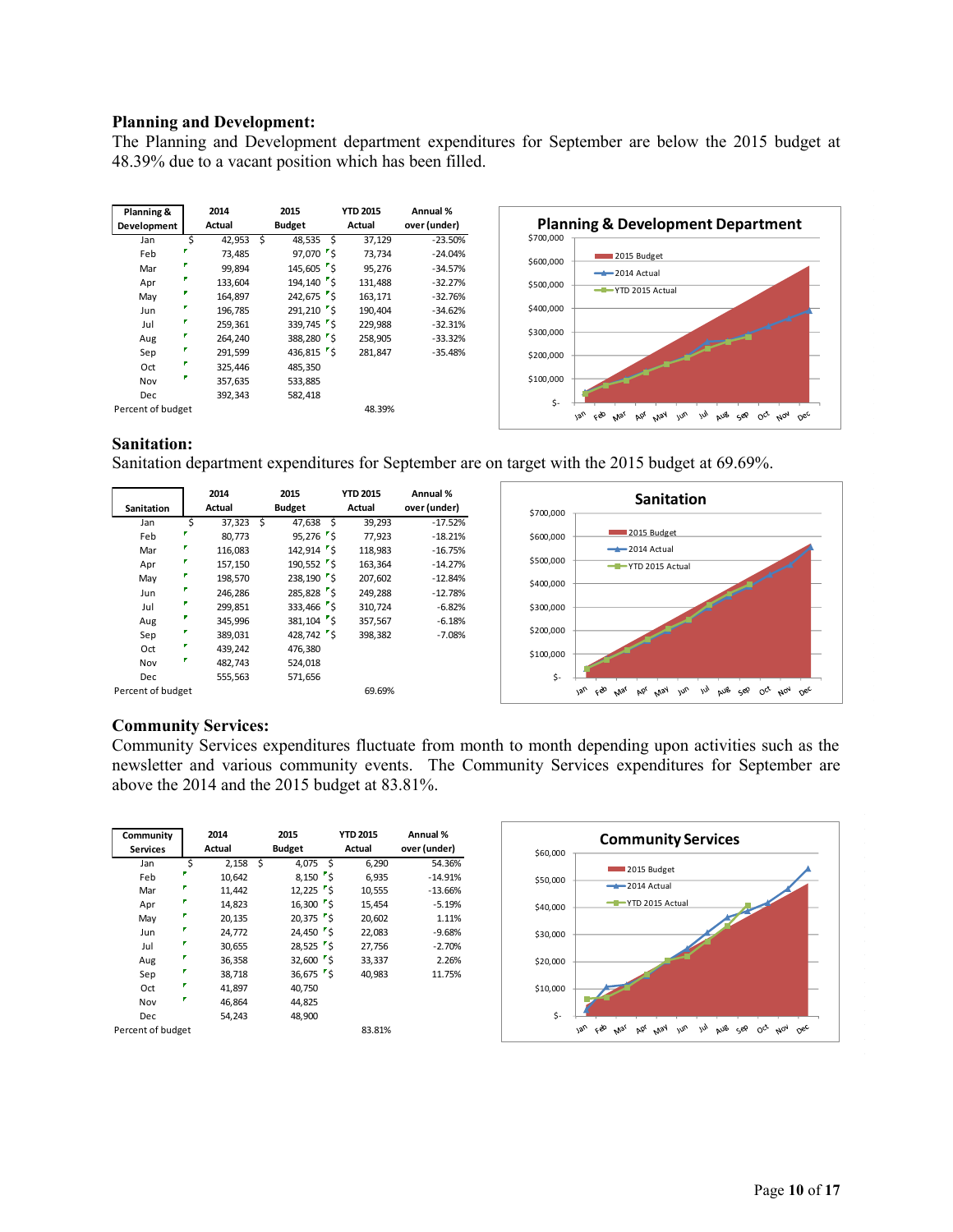# **Legislative:**

The Legislative department expenditures for September are on target with 2014 and the 2015 budget at 75.72%.

| Legislative<br>Department |    | 2014<br>Actual |   | 2015<br><b>Budget</b>            | <b>YTD 2015</b><br>Actual | Annual %<br>over (under) |
|---------------------------|----|----------------|---|----------------------------------|---------------------------|--------------------------|
| Jan                       | \$ | 11,787         | Ś | 9,743<br>- Ś                     | 11,505                    | 18.08%                   |
| Feb                       |    | 21,010         |   | 19,486 \$                        | 19,482                    | $-0.02%$                 |
| Mar                       |    | 30,146         |   | $29,229$ s                       | 31,321                    | 7.16%                    |
| Apr                       |    | 37,650         |   | 38.972 S                         | 42,292                    | 8.52%                    |
| May                       |    | 45.492         |   | 48.715 S                         | 51,568                    | 5.86%                    |
| Jun                       |    | 53,869         |   | $58,458$ \$                      | 57,987                    | $-0.81%$                 |
| Jul                       |    | 64.574         |   | $68,201$ \$                      | 69,250                    | 1.54%                    |
| Aug                       |    | 75,086         |   | $77,944$ \$                      | 76,531                    | $-1.81%$                 |
| Sep                       | r  | 84.515         |   | $87,687$ $\sqrt{\phantom{1}}$ \$ | 88,528                    | 0.96%                    |
| Oct                       |    | 92.133         |   | 97.430                           |                           |                          |
| Nov                       | v  | 99,776         |   | 107,173                          |                           |                          |
| Dec                       |    | 107.870        |   | 116,910                          |                           |                          |
| Percent of budget         |    |                |   |                                  | 75.72%                    |                          |



# **Judicial:**

The Judicial department expenditures for September are below the 2015 budget at 67.03%.



# **Municipal Operating:**

Municipal Operating expenditures fluctuate from month to month depending upon activities such as payments for accounting and legal services and insurance premium payments. The Municipal Operating department expenditures for September are above 2014 and the 2015 budget at 77.20%.

| Municipal<br>Operating |    | 2014<br>Actual |   | 2015<br><b>Budget</b> |     | <b>YTD 2015</b><br>Actual | Annual %<br>over (under) |
|------------------------|----|----------------|---|-----------------------|-----|---------------------------|--------------------------|
| Jan                    | \$ | 60,194         | Ś | 124,398               | - Ś | 67,587                    | $-45.67%$                |
|                        |    |                |   |                       |     |                           |                          |
| Feb                    |    | 102,993        |   | 248,796 5             |     | 117,107                   | $-52.93%$                |
| Mar                    |    | 132,574        |   | 373,194 \$            |     | 196,502                   | $-47.35%$                |
| Apr                    |    | 359,657        |   | 497.592 S             |     | 320,668                   | $-35.56%$                |
| May                    |    | 444.149        |   | $621.990$ S           |     | 417.763                   | $-32.83%$                |
| Jun                    |    | 653,446        |   | 746,388 \$            |     | 468,931                   | $-37.17%$                |
| Jul                    | Г  | 819,530        |   | 870,786 \$            |     | 715,296                   | $-17.86%$                |
| Aug                    |    | 903,002        |   | 995,184 5             |     | 884.899                   | $-11.08%$                |
| Sep                    |    | 959,088        |   | $1,119,582$ s         |     | 1,152,388                 | 2.93%                    |
| Oct                    |    | 1,035,094      |   | 1,243,980             |     |                           |                          |
| Nov                    | Г  | 1,114,820      |   | 1,368,378             |     |                           |                          |
| <b>Dec</b>             |    | 1,341,640      |   | 1,492,770             |     |                           |                          |
| Percent of budget      |    |                |   |                       |     | 77.20%                    |                          |

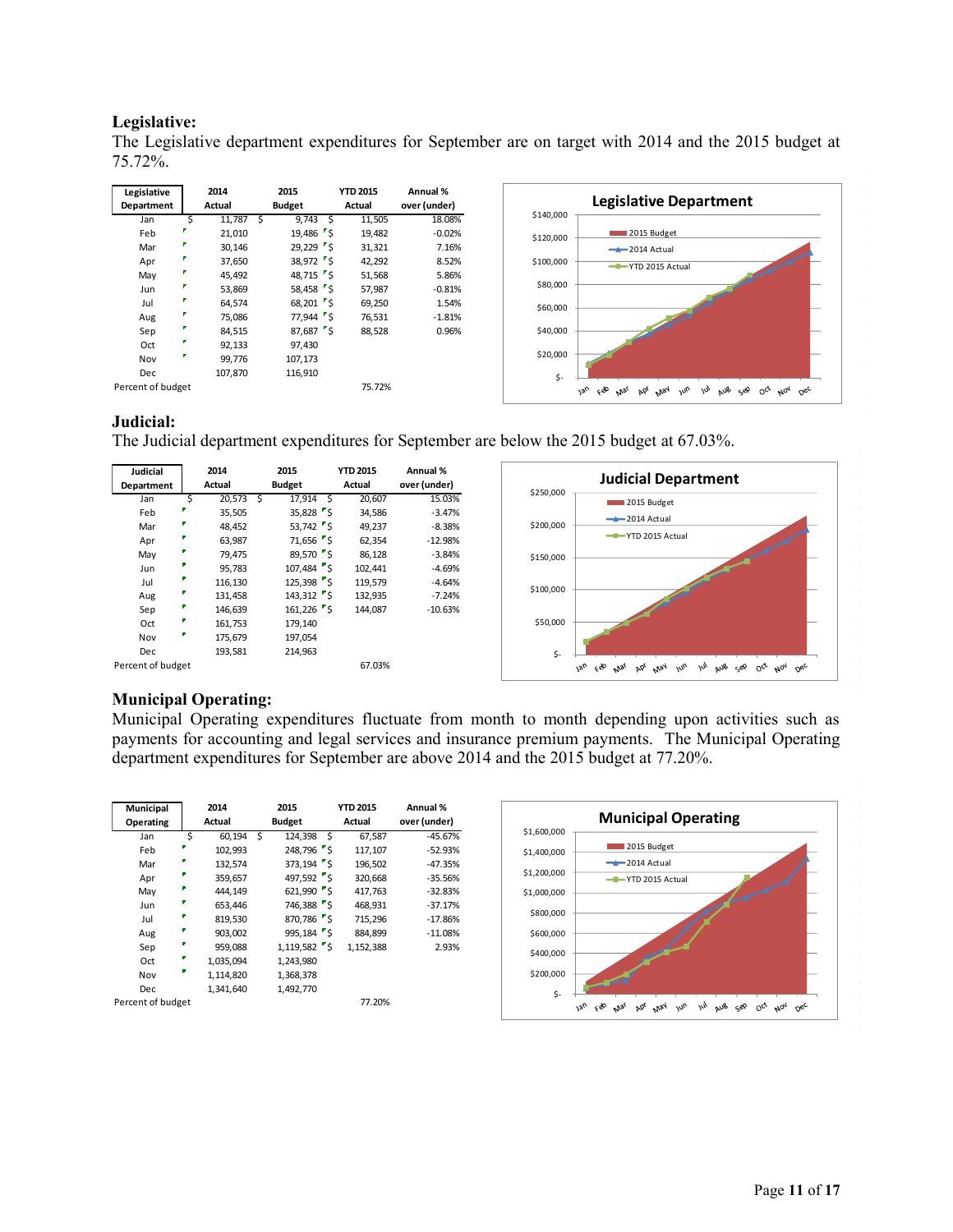# **OTHER CITY FUNDS**

#### **Police and Fire Pension Fund**

|               |                       |    | <b>City of Brentwood</b>                               |    |               |   |                     |
|---------------|-----------------------|----|--------------------------------------------------------|----|---------------|---|---------------------|
|               |                       |    | <b>Police and Fire Pension Fund Financial Position</b> |    |               |   |                     |
|               |                       |    | 2015 Budget Year                                       |    |               |   |                     |
|               |                       |    | <b>Police and Fire Pension Fund Summary</b>            |    |               |   |                     |
|               |                       |    |                                                        |    | \$Difference  |   | W/Beginning         |
| Month         | Revenues              |    | Expenditures                                           |    | Over (Under)  |   | <b>Fund Balance</b> |
|               |                       |    |                                                        |    |               | Ś | 33,210,248          |
| January       | \$<br>27,653          | Ś. |                                                        | Ś  | 27,653        |   | 33,237,901          |
| February      | (250, 756)            |    | 120,450                                                |    | (371, 206)    |   | 32,866,695          |
| March         | 1,116,742             |    | 117,045                                                |    | 999,697       |   | 33,866,392          |
| April         | (59, 619)             |    | 131,290                                                |    | (190, 909)    |   | 33,675,483          |
| May           | 283,721               |    | 128,679                                                |    | 155,042       |   | 33,830,525          |
| June          | 173.354               |    | 117,692                                                |    | 55,662        |   | 33,886,187          |
| July          | (357, 991)            |    | 126,994                                                |    | (484, 985)    |   | 33,401,202          |
| August        | 286,456               |    | 118,694                                                |    | 167,762       |   | 33,568,964          |
| September     | (1, 353, 595)         |    | 117,700                                                |    | (1,471,295)   |   | 32,097,669          |
| October       |                       |    |                                                        |    |               |   | 32,097,669          |
| November      |                       |    |                                                        |    |               |   | 32,097,669          |
| December      |                       |    |                                                        |    |               |   | 32,097,669          |
| <b>Totals</b> | \$<br>$(134, 035)$ \$ |    | 978,544                                                | \$ | (1, 112, 579) |   |                     |
|               |                       |    |                                                        |    |               |   |                     |

The Police and Fire Pension Fund is presented for information purposes only. The Police and Firefighters' Pension Plan Board of Trustees oversee this fund. The Police and Fire Pension Fund investment and expenditure activity for August was posted in September. Market values decreased in August which is reflected as a decrease in revenue to the fund. There were no retirement payouts in August.

| <b>Police and Fire</b>                                                                 | 2014        |     | 2015                   | <b>YTD 2015</b> | Annual %     |
|----------------------------------------------------------------------------------------|-------------|-----|------------------------|-----------------|--------------|
| Pension                                                                                | Actual      |     | <b>Budget</b>          | Actual          | over (under) |
| Jan                                                                                    | Ś<br>27,706 | - Ś | 333,333<br>- Ś         | 27,653          | $-91.70%$    |
| Feb                                                                                    | (709, 141)  |     | 666,666 \$             | (223, 103)      | $-133.47%$   |
| Mar                                                                                    | 417.546     |     | 999,999 \$             | 893,639         | $-10.64%$    |
| Apr                                                                                    | 515,470     |     | $1,333,332$ \$         | 834,020         | $-37.45%$    |
| May                                                                                    | 548,248     |     | 1,666,665 \$           | 1,117,741       | $-32.94%$    |
| Jun                                                                                    | 1,049,224   |     | 1,999,998 \$           | 1,291,095       | $-35.45%$    |
| Jul                                                                                    | 1,567,252   |     | $2,333,331$ $\sqrt{5}$ | 933,104         | $-60.01%$    |
| Aug                                                                                    | 1,040,739   |     | 2,666,664 \$           | 1,219,560       | $-54.27%$    |
| Sep                                                                                    | 1,803,110   |     | 2,999,997 \$           | (134.035)       | $-104.47%$   |
| Oct                                                                                    | 1,106,304   |     | 3,333,330              |                 |              |
| Nov                                                                                    | 2,880,608   |     | 3,666,663              |                 |              |
| <b>Dec</b>                                                                             | 3,055,256   |     | 4,000,000              |                 |              |
| Percent of budget                                                                      |             |     |                        | $-3.35%$        |              |
| Note: Fluctuations are due to changes in investment market values from month to month. |             |     |                        |                 |              |



| <b>Police and Fire</b> |   | 2014      |   | 2015          | <b>YTD 2015</b> |         | Annual %     |
|------------------------|---|-----------|---|---------------|-----------------|---------|--------------|
| Pension                |   | Actual    |   | <b>Budget</b> |                 | Actual  | over (under) |
| Jan                    | Ś | 2.083     | Ś |               | Ś               |         | 0.00%        |
| Feb                    |   | 113,436   |   | 127,273       | \$              | 120,450 | $-5.36%$     |
| Mar                    |   | 329,902   |   | 254.546       | \$              | 237,495 | $-6.70%$     |
| Apr                    |   | 451.098   |   | 381,819       | \$              | 368,785 | $-3.41%$     |
| May                    |   | 568,829   |   | 509,092       | \$              | 497,464 | $-2.28%$     |
| Jun                    |   | 810,226   |   | 636,365       | \$              | 615,156 | $-3.33%$     |
| Jul                    |   | 944.451   |   | 763,638       | \$              | 742,150 | $-2.81%$     |
| Aug                    |   | 1,060,899 |   | 890,911       | \$              | 860,844 | $-3.37%$     |
| Sep                    |   | 1,175,692 |   | 1,018,184     | \$              | 978.544 | $-3.89%$     |
| Oct                    |   | 1,304,224 |   | 1,145,457     |                 |         |              |
| Nov                    |   | 1,426,719 |   | 1,272,730     |                 |         |              |
| Dec                    |   | 1,660,688 |   | 1,400,000     |                 |         |              |
| Percent of budget      |   |           |   |               |                 | 69.90%  |              |

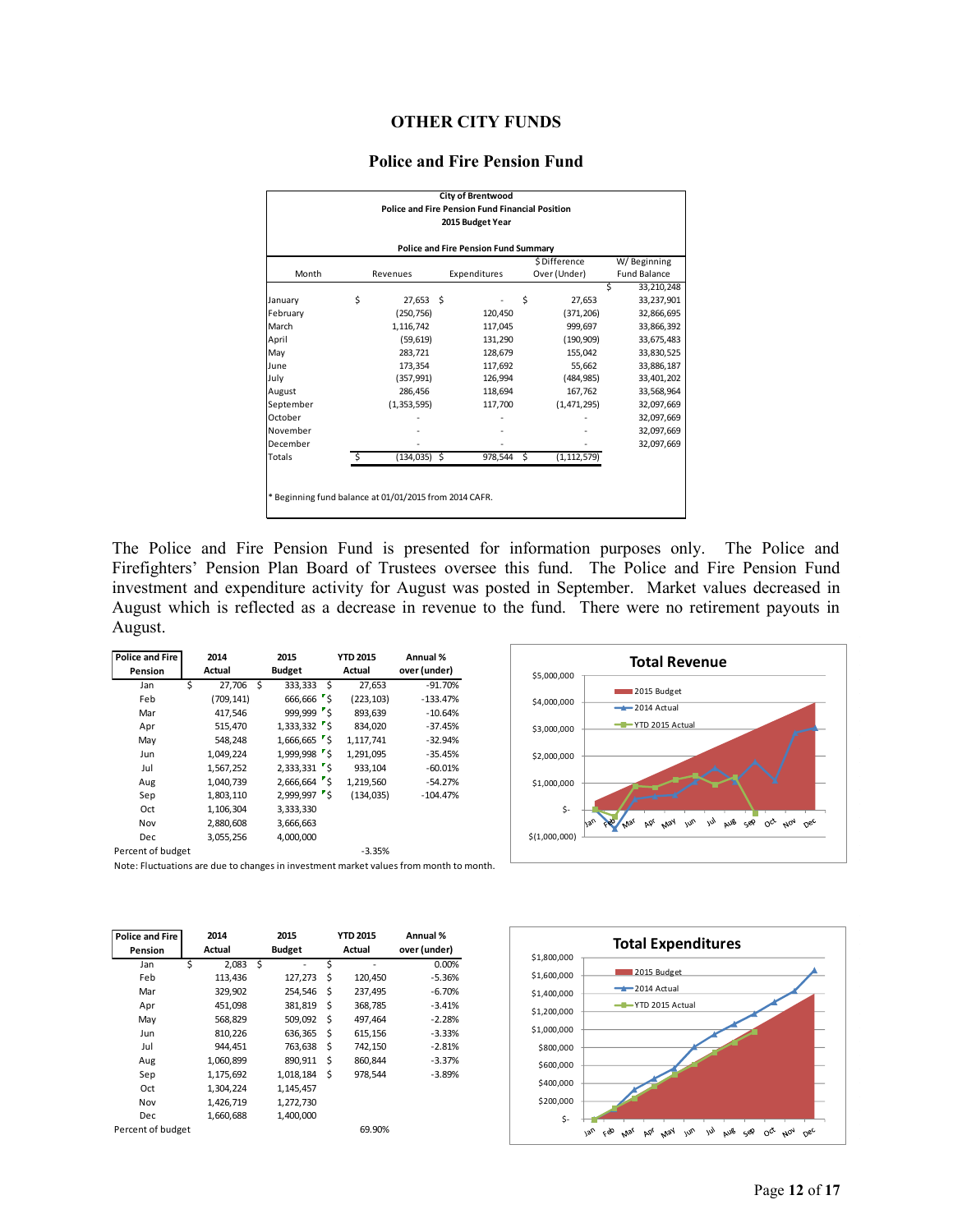| <b>Library Fund</b> |  |
|---------------------|--|
|---------------------|--|

| <b>City of Brentwood</b>                               |    |          |    |                                        |    |              |   |                     |  |  |  |
|--------------------------------------------------------|----|----------|----|----------------------------------------|----|--------------|---|---------------------|--|--|--|
|                                                        |    |          |    | <b>Library Fund Financial Position</b> |    |              |   |                     |  |  |  |
| 2015 Budget Year                                       |    |          |    |                                        |    |              |   |                     |  |  |  |
| <b>Library Fund Summary</b>                            |    |          |    |                                        |    |              |   |                     |  |  |  |
| \$Difference<br>W/Beginning                            |    |          |    |                                        |    |              |   |                     |  |  |  |
| Month                                                  |    | Revenues |    | Expenditures                           |    | Over (Under) |   | <b>Fund Balance</b> |  |  |  |
|                                                        |    |          |    |                                        |    |              | Ś | 426,618             |  |  |  |
| January                                                | \$ | 1,227    | Ŝ. | 48,050 \$                              |    | (46, 823)    |   | 379,795             |  |  |  |
| February                                               |    | 1,513    |    | 48,329                                 |    | (46, 816)    |   | 332,979             |  |  |  |
| March                                                  |    | 1,446    |    | 41,032                                 |    | (39, 586)    |   | 293,393             |  |  |  |
| April                                                  |    | 5,307    |    | 57,931                                 |    | (52, 624)    |   | 240,769             |  |  |  |
| May                                                    |    | 1,596    |    | 47,961                                 |    | (46, 365)    |   | 194,404             |  |  |  |
| June                                                   |    | 12,971   |    | 46,966                                 |    | (33,995)     |   | 160,409             |  |  |  |
| July                                                   |    | 1,797    |    | 47,586                                 |    | (45, 789)    |   | 114,620             |  |  |  |
| August                                                 |    | 1,829    |    | 45,206                                 |    | (43, 377)    |   | 71,243              |  |  |  |
| September                                              |    | 3,089    |    | 67,185                                 |    | (64,096)     |   | 7,147               |  |  |  |
| October                                                |    |          |    |                                        |    |              |   | 7,147               |  |  |  |
| November                                               |    |          |    |                                        |    |              |   | 7,147               |  |  |  |
| December                                               |    |          |    |                                        |    |              |   | 7,147               |  |  |  |
| <b>Totals</b>                                          | Ś  | 30,775   | \$ | 450,246                                | \$ | (419, 471)   |   |                     |  |  |  |
|                                                        |    |          |    |                                        |    |              |   |                     |  |  |  |
|                                                        |    |          |    |                                        |    |              |   |                     |  |  |  |
| * Beginning fund balance at 01/01/2015 from 2014 CAFR. |    |          |    |                                        |    |              |   |                     |  |  |  |
|                                                        |    |          |    |                                        |    |              |   |                     |  |  |  |

The Library Fund is presented for information purposes only. The Library Board oversees the operations of the Library.

|                   |        | 2014    |   | 2015                | <b>YTD 2015</b> | Annual %     |
|-------------------|--------|---------|---|---------------------|-----------------|--------------|
| Library           | Actual |         |   | <b>Budget</b>       | Actual          | over (under) |
| Jan               | \$     | 1,204   | Ś | - Ś<br>1,363        | 1,227           | $-9.98%$     |
| Feb               |        | 2,873   |   | $2,726$ $\sqrt{5}$  | 2,740           | 0.51%        |
| Mar               |        | 4,166   |   | 4,089 $\frac{1}{5}$ | 4,186           | 2.37%        |
| Apr               |        | 6.425   |   | $5,452$ $S$         | 9.493           | 74.12%       |
| May               |        | 30,079  |   | $6,815$ $\sqrt{5}$  | 11,089          | 62.71%       |
| Jun               |        | 34,168  |   | $8,178$ $\sqrt{5}$  | 24,060          | 194.20%      |
| Jul               |        | 36,272  |   | $9,541$ \$          | 25,857          | 171.01%      |
| Aug               |        | 37,750  |   | $10,904$ \$         | 27,686          | 153.91%      |
| Sep               |        | 48,054  |   | $12,267$ $\sqrt{5}$ | 30.775          | 150.88%      |
| Oct               |        | 50,164  |   | 13,630              |                 |              |
| Nov               |        | 647,813 |   | 619,911             |                 |              |
| Dec               |        | 625,523 |   | 621,268             |                 |              |
| Percent of budget |        |         |   |                     | 4.95%           |              |

| \$700,000 |                    |
|-----------|--------------------|
| \$600,000 | 2015 Budget        |
|           | $-2014$ Actual     |
| \$500,000 | -T-YTD 2015 Actual |
| \$400,000 |                    |
| \$300,000 |                    |
| \$200,000 |                    |
| \$100,000 |                    |
| \$-       |                    |

|                   |        | 2014    |   | 2015          |    | <b>YTD 2015</b> | Annual %     |
|-------------------|--------|---------|---|---------------|----|-----------------|--------------|
| Library           | Actual |         |   | <b>Budget</b> |    | Actual          | over (under) |
| Jan               | Ś      | 46.980  | Ś | 51.117        | Ś  | 48.050          | $-6.00%$     |
| Feb               |        | 87,480  |   | 102,234       | \$ | 96,379          | $-5.73%$     |
| Mar               |        | 146,532 |   | 153,351       | \$ | 137,411         | $-10.39%$    |
| Apr               |        | 185,268 |   | 204.468       | \$ | 195,342         | $-4.46%$     |
| May               |        | 227,617 |   | 255,585       | \$ | 243,303         | $-4.81%$     |
| Jun               |        | 281,004 |   | 306,702       | \$ | 290,269         | $-5.36%$     |
| Jul               |        | 331,131 |   | 357,819       | \$ | 337,855         | $-5.58%$     |
| Aug               |        | 385,862 |   | 408,936       | \$ | 383,061         | $-6.33%$     |
| Sep               |        | 448,074 |   | 460,053       | \$ | 450,246         | $-2.13%$     |
| Oct               |        | 502,506 |   | 511,170       |    |                 |              |
| Nov               |        | 545,944 |   | 562,287       |    |                 |              |
| <b>Dec</b>        |        | 613,414 |   | 613,405       |    |                 |              |
| Percent of budget |        |         |   |               |    | 73.40%          |              |

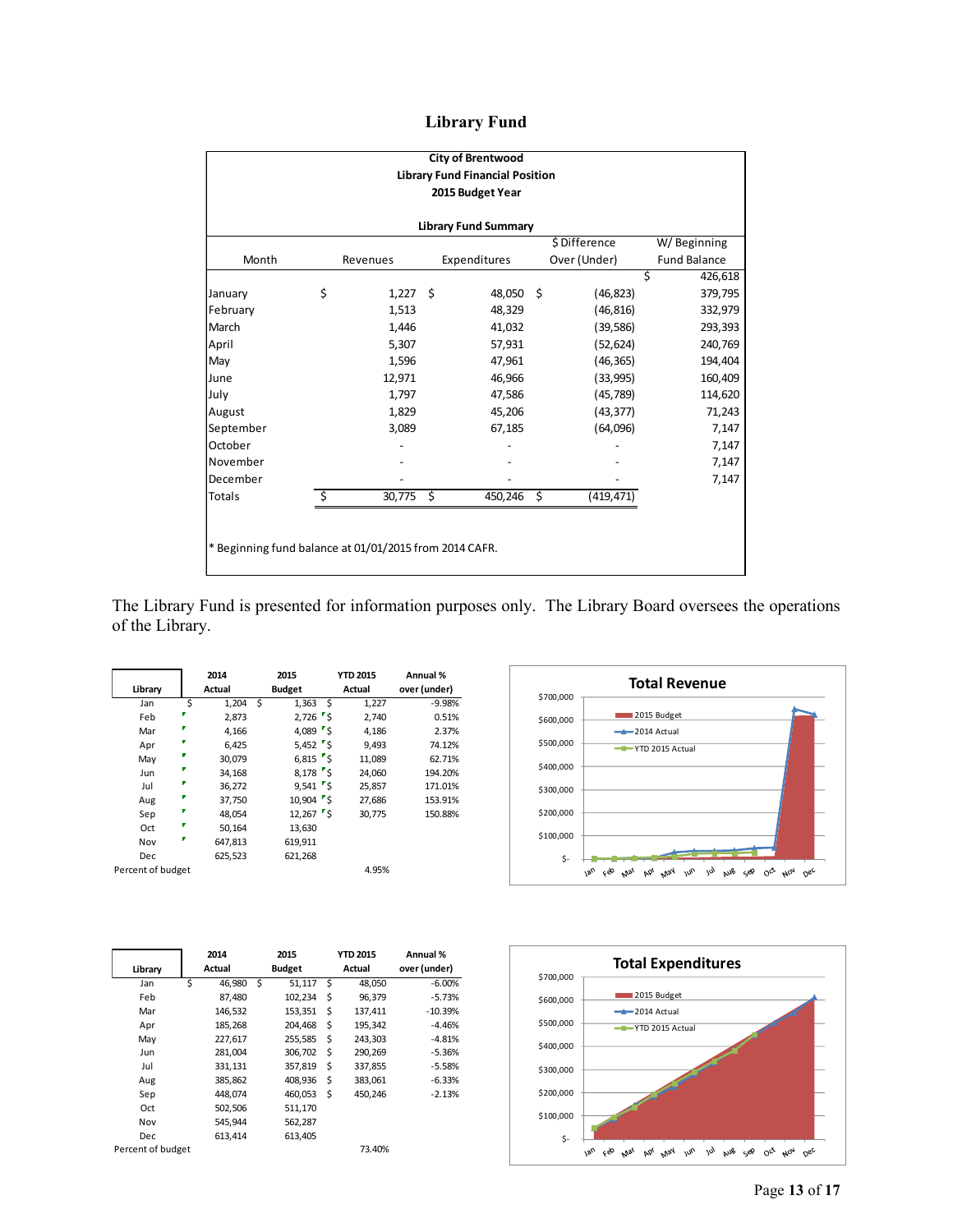|  | <b>Capital Improvements Fund</b> |  |  |
|--|----------------------------------|--|--|
|--|----------------------------------|--|--|

|                                                        | <b>City of Brentwood</b><br><b>Capital Improvements Fund Financial Position</b> |           |     |              |    |              |   |                     |  |  |  |  |
|--------------------------------------------------------|---------------------------------------------------------------------------------|-----------|-----|--------------|----|--------------|---|---------------------|--|--|--|--|
|                                                        | 2015 Budget Year                                                                |           |     |              |    |              |   |                     |  |  |  |  |
| <b>Capital Improvements Fund Summary</b>               |                                                                                 |           |     |              |    |              |   |                     |  |  |  |  |
| \$Difference<br>W/Beginning                            |                                                                                 |           |     |              |    |              |   |                     |  |  |  |  |
| Month                                                  |                                                                                 | Revenues  |     | Expenditures |    | Over (Under) |   | <b>Fund Balance</b> |  |  |  |  |
|                                                        |                                                                                 |           |     |              |    |              | Ś | 3,177,080           |  |  |  |  |
| January                                                | \$                                                                              | 227.116   | - Ś | $15,240$ \$  |    | 211,876      |   | 3,388,956           |  |  |  |  |
| February                                               |                                                                                 | 223,598   |     | 70,728       |    | 152,870      |   | 3,541,826           |  |  |  |  |
| March                                                  |                                                                                 | 213,907   |     | 256,220      |    | (42, 313)    |   | 3,499,513           |  |  |  |  |
| April                                                  |                                                                                 | 240,053   |     | 94,622       |    | 145,431      |   | 3,644,944           |  |  |  |  |
| May                                                    |                                                                                 | 171,930   |     | 202,673      |    | (30, 743)    |   | 3,614,201           |  |  |  |  |
| June                                                   |                                                                                 | 208,317   |     | 34,894       |    | 173,423      |   | 3,787,624           |  |  |  |  |
| July                                                   |                                                                                 | 270,835   |     | 85,158       |    | 185,677      |   | 3,973,301           |  |  |  |  |
| August                                                 |                                                                                 | 166,109   |     | 71,528       |    | 94,581       |   | 4,067,882           |  |  |  |  |
| September                                              |                                                                                 | 479,834   |     | 817,715      |    | (337, 881)   |   | 3,730,001           |  |  |  |  |
| October                                                |                                                                                 |           |     |              |    |              |   | 3,730,001           |  |  |  |  |
| November                                               |                                                                                 |           |     |              |    |              |   | 3,730,001           |  |  |  |  |
| December                                               |                                                                                 |           |     |              |    |              |   | 3,730,001           |  |  |  |  |
| Totals                                                 | \$                                                                              | 2,201,699 | \$  | 1,648,778    | \$ | 552,921      |   |                     |  |  |  |  |
|                                                        |                                                                                 |           |     |              |    |              |   |                     |  |  |  |  |
|                                                        |                                                                                 |           |     |              |    |              |   |                     |  |  |  |  |
| * Beginning fund balance at 01/01/2015 from 2014 CAFR. |                                                                                 |           |     |              |    |              |   |                     |  |  |  |  |
|                                                        |                                                                                 |           |     |              |    |              |   |                     |  |  |  |  |

Revenue for the Capital Improvements fund includes sales tax, grant revenue and investment income. Year to date sales tax revenue is above 2014 and on target with the 2015 budget. All other revenue sources will be coming in at various times throughout the year. The Capital Improvements expenditures are below the 2015 budget at 35.18%. However, expenditures on a monthly basis will be high or low based on purchasing and construction activity.

| Capital<br><b>Improvements</b> |   | 2014<br>Actual | 2015<br><b>Budget</b> |                | <b>YTD 2015</b><br>Actual | Annual %<br>over (under) |
|--------------------------------|---|----------------|-----------------------|----------------|---------------------------|--------------------------|
| Jan                            | Ś | 278,430        | Ś.                    | 390,544<br>- Ś | 227,116                   | $-41.85%$                |
| Feb                            |   | 697,284        |                       | 781,088 5      | 450,714                   | $-42.30%$                |
| Mar                            |   | 914,767        |                       | $1,171,632$ \$ | 664,621                   | $-43.27%$                |
| Apr                            |   | 1,109,652      |                       | $1,562,176$ \$ | 904.674                   | $-42.09%$                |
| May                            |   | 1,325,910      |                       | $1,952,720$ s  | 1,076,604                 | $-44.87%$                |
| Jun                            |   | 1,568,927      |                       | $2,343,264$ s  | 1.284.921                 | $-45.17%$                |
| Jul                            |   | 1,866,609      |                       | $2,733,808$ 5  | 1,555,756                 | $-43.09%$                |
| Aug                            |   | 2,206,583      |                       | $3,124,352$ s  | 1,721,865                 | $-44.89%$                |
| Sep                            |   | 2,396,017      |                       | $3,514,896$ 5  | 2,201,699                 | $-37.36%$                |
| Oct                            |   | 2,654,074      |                       | 3,905,440      |                           |                          |
| Nov                            |   | 2,819,784      |                       | 4,295,984      |                           |                          |
| Dec                            |   | 3,239,021      |                       | 4,686,532      |                           |                          |
| Percent of budget              |   |                |                       |                | 46.98%                    |                          |



| Capital           | 2014        |   | 2015           | <b>YTD 2015</b> |           | Annual %     |
|-------------------|-------------|---|----------------|-----------------|-----------|--------------|
| Improvements      | Actual      |   | <b>Budget</b>  |                 | Actual    | over (under) |
| Jan               | \$<br>9.478 | Ś | 390,544        | Ŝ               | 15,240    | $-96.10%$    |
| Feb               | 157,654     |   | 781,088 \$     |                 | 85,968    | $-88.99%$    |
| Mar               | 375,703     |   | $1,171,632$ \$ |                 | 342,188   | $-70.79%$    |
| Apr               | 428,609     |   | $1,562,176$ \$ |                 | 436,810   | $-72.04%$    |
| May               | 546,185     |   | 1,952,720 \$   |                 | 639,483   | $-67.25%$    |
| Jun               | 621,787     |   | 2,343,264 \$   |                 | 674,377   | $-71.22%$    |
| Jul               | 720,527     |   | 2,733,808 \$   |                 | 759,535   | $-72.22%$    |
| Aug               | 798,247     |   | $3,124,352$ \$ |                 | 831,063   | $-73.40%$    |
| Sep               | 1,455,014   |   | 3,514,896 \$   |                 | 1.648.778 | $-53.09%$    |
| Oct               | 1,493,180   |   | 3,905,440      |                 |           |              |
| Nov               | 1,713,446   |   | 4,295,984      |                 |           |              |
| Dec               | 2,097,755   |   | 4,686,532      |                 |           |              |
| Percent of budget |             |   |                |                 | 35.18%    |              |

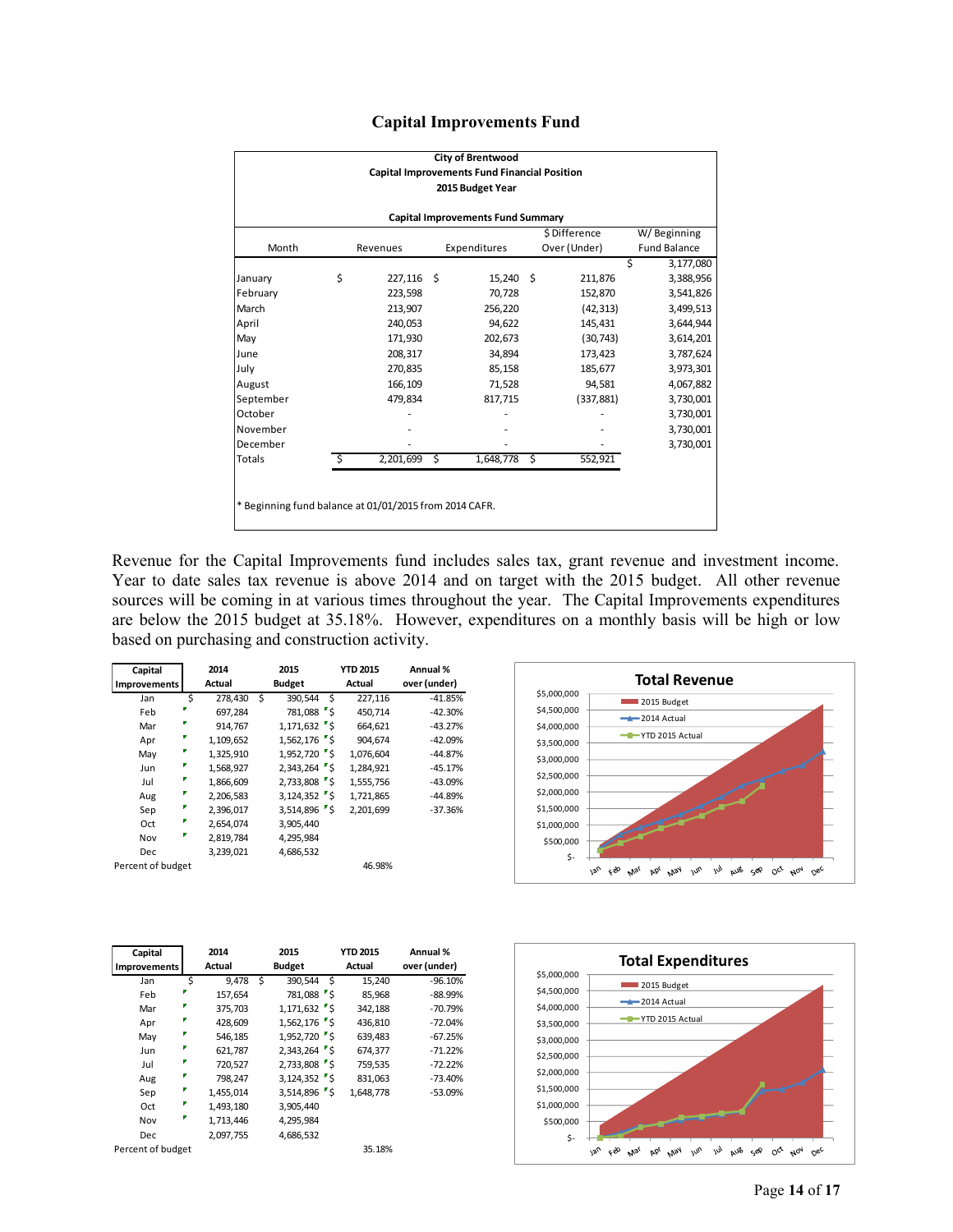| <b>City of Brentwood</b>                                  |    |            |   |                  |     |               |   |                     |  |  |  |
|-----------------------------------------------------------|----|------------|---|------------------|-----|---------------|---|---------------------|--|--|--|
| Storm Water and Park Improvements Fund Financial Position |    |            |   |                  |     |               |   |                     |  |  |  |
|                                                           |    |            |   | 2015 Budget Year |     |               |   |                     |  |  |  |
|                                                           |    |            |   |                  |     |               |   |                     |  |  |  |
| Storm Water and Park Improvements Fund Summary            |    |            |   |                  |     |               |   |                     |  |  |  |
| \$Difference<br>W/Beginning                               |    |            |   |                  |     |               |   |                     |  |  |  |
| Month                                                     |    | Revenues   |   | Expenditures     |     | Over (Under)  |   | <b>Fund Balance</b> |  |  |  |
|                                                           |    |            |   |                  |     |               | Ś | 7,223,188           |  |  |  |
| January                                                   | \$ | 268,794 \$ |   | 133,901          | - Ś | 134,893       |   | 7,358,081           |  |  |  |
| February                                                  |    | 227,145    |   | 81,236           |     | 145,909       |   | 7,503,990           |  |  |  |
| March                                                     |    | 263,999    |   | 319,990          |     | (55, 991)     |   | 7,447,999           |  |  |  |
| April                                                     |    | 261,711    |   | 168,760          |     | 92,951        |   | 7,540,950           |  |  |  |
| May                                                       |    | 258,013    |   | 73,206           |     | 184,807       |   | 7,725,757           |  |  |  |
| June                                                      |    | 243,619    |   | 289,354          |     | (45, 735)     |   | 7,680,022           |  |  |  |
| July                                                      |    | 301,862    |   | 1,839,240        |     | (1,537,378)   |   | 6,142,644           |  |  |  |
| August                                                    |    | 198,615    |   | 1,341,595        |     | (1, 142, 980) |   | 4,999,664           |  |  |  |
| September                                                 |    | 272,979    |   | 966,728          |     | (693, 749)    |   | 4,305,915           |  |  |  |
| October                                                   |    |            |   |                  |     |               |   | 4,305,915           |  |  |  |
| November                                                  |    |            |   |                  |     |               |   | 4,305,915           |  |  |  |
| December                                                  |    |            |   |                  |     |               |   | 4,305,915           |  |  |  |
| <b>Totals</b>                                             | Ś. | 2,296,737  | Ś | 5,214,010        | \$  | (2, 917, 273) |   |                     |  |  |  |
|                                                           |    |            |   |                  |     |               |   |                     |  |  |  |
|                                                           |    |            |   |                  |     |               |   |                     |  |  |  |
| * Beginning fund balance at 01/01/2015 from 2014 CAFR.    |    |            |   |                  |     |               |   |                     |  |  |  |
|                                                           |    |            |   |                  |     |               |   |                     |  |  |  |

## **Storm water & Park Improvements Fund**

Revenue for the Storm water and Parks Improvements fund includes sales tax, grant revenue, debt proceeds, sponsorships and investment income. Year to date sales tax revenue is above 2014 and on target with the 2015 budget. Expenditures are below the 2015 budget at 67.90%. This is due to capital projects expenditures that will be high or low based on purchasing and construction activity.

| Storm Water &     | 2014          |   | 2015           |      | <b>YTD 2015</b> | Annual %     |
|-------------------|---------------|---|----------------|------|-----------------|--------------|
| Park              | Actual        |   | <b>Budget</b>  |      | Actual          | over (under) |
| Jan               | \$<br>235,054 | Ś | 639,957        | - \$ | 268.794         | $-58.00%$    |
| Feb               | 478,405       |   | $1,279,914$ 5  |      | 495,939         | $-61.25%$    |
| Mar               | 668,871       |   | $1,919,871$ 5  |      | 759,938         | $-60.42%$    |
| Apr               | 871,042       |   | 2,559,828 5    |      | 1,021,649       | $-60.09%$    |
| May               | 1,100,765     |   | $3,199,785$ \$ |      | 1,279,662       | $-60.01%$    |
| Jun               | 1,551,865     |   | 3,839,742 \$   |      | 1,523,281       | $-60.33%$    |
| Jul               | 1,880,524     |   | 4,479,699 \$   |      | 1,825,143       | $-59.26%$    |
| Aug               | 2,078,028     |   | 5,119,656      | Ś    | 2,023,758       | $-60.47%$    |
| Sep               | 2,290,080     |   | 5,759,613      | Ś    | 2,296,737       | $-60.12%$    |
| Oct               | 2,606,310     |   | 6,399,570      |      |                 |              |
| Nov               | 2,798,834     |   | 7,039,527      |      |                 |              |
| Dec               | 7,850,126     |   | 7,679,478      |      |                 |              |
| Percent of budget |               |   |                |      | 29.91%          |              |



| Storm Water &     |   | 2014      |   | 2015           |    | <b>YTD 2015</b> | Annual %     |
|-------------------|---|-----------|---|----------------|----|-----------------|--------------|
| Park              |   | Actual    |   | <b>Budget</b>  |    | Actual          | over (under) |
| Jan               | Ś | 99,577    | Ś | 639,957        | Ś  | 133,901         | $-79.08%$    |
| Feb               |   | 186,855   |   | $1,279,914$ s  |    | 215,137         | $-83.19%$    |
| Mar               |   | 325,713   |   | $1.919.871$ S  |    | 535,127         | $-72.13%$    |
| Apr               |   | 445,428   |   | 2,559,828 \$   |    | 703,887         | $-72.50%$    |
| May               |   | 725,919   |   | $3,199,785$ \$ |    | 777,093         | $-75.71%$    |
| Jun               |   | 864,872   |   | 3,839,742 5    |    | 1,066,447       | $-72.23%$    |
| Jul               |   | 1,154,051 |   | 4,479,699 \$   |    | 2,905,687       | $-35.14%$    |
| Aug               |   | 1,258,785 |   | 5,119,656      | \$ | 4,247,282       | $-17.04%$    |
| Sep               |   | 1,432,244 |   | 5,759,613      | \$ | 5,214,010       | $-9.47%$     |
| Oct               |   | 1,650,793 |   | 6,399,570      |    |                 |              |
| Nov               |   | 2,074,963 |   | 7,039,527      |    |                 |              |
| Dec               |   | 3,196,550 |   | 7,679,478      |    |                 |              |
| Percent of budget |   |           |   |                |    | 67.90%          |              |

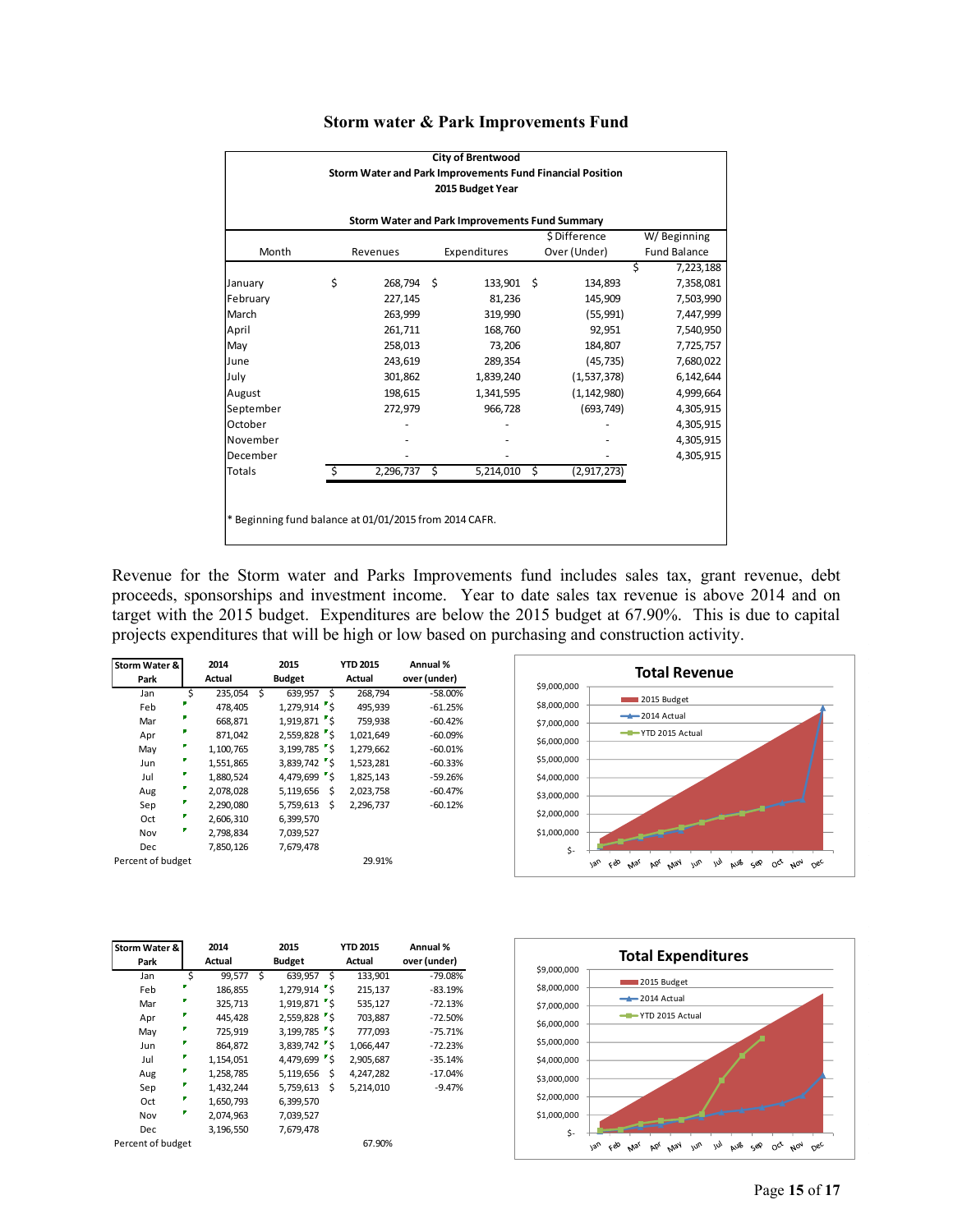|  |  |  | <b>Sewer Improvements Fund</b> |  |
|--|--|--|--------------------------------|--|
|--|--|--|--------------------------------|--|

| <b>City of Brentwood</b>                                       |    |             |  |              |                         |              |                     |  |  |
|----------------------------------------------------------------|----|-------------|--|--------------|-------------------------|--------------|---------------------|--|--|
| Sewer Improvements Fund Financial Position<br>2015 Budget Year |    |             |  |              |                         |              |                     |  |  |
|                                                                |    |             |  |              |                         |              |                     |  |  |
| Sewer Improvement Fund Summary                                 |    |             |  |              |                         |              |                     |  |  |
| \$Difference<br>W/Beginning                                    |    |             |  |              |                         |              |                     |  |  |
| Month                                                          |    | Revenues    |  | Expenditures |                         | Over (Under) | <b>Fund Balance</b> |  |  |
|                                                                |    |             |  |              |                         |              | Ŝ<br>120,673        |  |  |
| January                                                        | \$ | 51.876 \$   |  | $13,188$ \$  |                         | 38,688       | 159,361             |  |  |
| February                                                       |    | 1,405       |  | 14,567       |                         | (13, 162)    | 146,199             |  |  |
| March                                                          |    | 716         |  | 12,588       |                         | (11, 872)    | 134,327             |  |  |
| April                                                          |    | 1,302       |  | 11,726       |                         | (10, 424)    | 123,903             |  |  |
| May                                                            |    | 653         |  | 18,122       |                         | (17, 469)    | 106,434             |  |  |
| June                                                           |    | 1,447       |  | 13,218       |                         | (11, 771)    | 94,663              |  |  |
| July                                                           |    | 6           |  | 18,771       |                         | (18, 765)    | 75,898              |  |  |
| August                                                         |    |             |  | 19,968       |                         | (19,968)     | 55,930              |  |  |
| September                                                      |    |             |  | 10,945       |                         | (10, 945)    | 44,985              |  |  |
| October                                                        |    |             |  |              |                         |              | 44,985              |  |  |
| November                                                       |    |             |  |              |                         |              | 44,985              |  |  |
| December                                                       |    |             |  |              |                         |              | 44,985              |  |  |
| <b>Totals</b>                                                  | \$ | $57,405$ \$ |  | 133,093      | $\overline{\mathsf{S}}$ | (75, 688)    |                     |  |  |
|                                                                |    |             |  |              |                         |              |                     |  |  |
|                                                                |    |             |  |              |                         |              |                     |  |  |
| * Beginning fund balance at 01/01/2015 from 2014 CAFR.         |    |             |  |              |                         |              |                     |  |  |
|                                                                |    |             |  |              |                         |              |                     |  |  |

The Sewer Improvements fund revenue is below 2014 but above the 2015 budget at 29.61%. Expenditures for September are on target with the 2015 budget at 69.38%.

| Sewer<br>Improvements |   | 2014<br>Actual | 2015<br><b>Budget</b> |                                | <b>YTD 2015</b><br>Actual | Annual %<br>over (under) |
|-----------------------|---|----------------|-----------------------|--------------------------------|---------------------------|--------------------------|
| Jan                   | Ś | 62,469         | Ś<br>37,000           | - \$                           | 51,876                    | 40.21%                   |
| Feb                   |   | 64,053         |                       | 38,700 \$                      | 53,281                    | 37.68%                   |
| Mar                   |   | 65,043         |                       | 40,200 $\frac{1}{5}$           | 53,997                    | 34.32%                   |
| Apr                   |   | 66,485         |                       | 41,700 S                       | 55,299                    | 32.61%                   |
| May                   |   | 68,316         |                       | 42,500 $\sqrt{\phantom{a}}$ \$ | 55,952                    | 31.65%                   |
| Jun                   |   | 68,326         |                       | 43,000 $\sqrt{\phantom{a}}$ \$ | 57,399                    | 33.49%                   |
| Jul                   |   | 68,331         |                       | 43,500 $\sqrt{5}$              | 57,405                    | 31.97%                   |
| Aug                   |   | 68,331         |                       | 44,000 $\sqrt{\phantom{a}}$ \$ | 57,405                    | 30.47%                   |
| Sep                   |   | 68,331         |                       | 44,100 $\sqrt{\phantom{a}}$ \$ | 57,405                    | 30.17%                   |
| Oct                   |   | 68,331         | 44.200                |                                |                           |                          |
| Nov                   |   | 68,331         | 44.300                |                                |                           |                          |
| Dec                   |   | 194,507        | 193,850               |                                |                           |                          |
| Percent of budget     |   |                |                       |                                | 29.61%                    |                          |

| \$250,000 | <b>Total Revenue</b>                                                  |  |  |  |  |  |  |  |
|-----------|-----------------------------------------------------------------------|--|--|--|--|--|--|--|
|           | 2015 Budget                                                           |  |  |  |  |  |  |  |
| \$200,000 | $-2014$ Actual                                                        |  |  |  |  |  |  |  |
|           | - YTD 2015 Actual                                                     |  |  |  |  |  |  |  |
| \$150,000 |                                                                       |  |  |  |  |  |  |  |
| \$100,000 |                                                                       |  |  |  |  |  |  |  |
| \$50,000  |                                                                       |  |  |  |  |  |  |  |
| \$-       |                                                                       |  |  |  |  |  |  |  |
|           | jun jul puß sel Oct ploy<br>relo Mar<br>$\sqrt{2}n$<br>Apr May<br>Dec |  |  |  |  |  |  |  |

| Sewer             | 2014 |         | 2015 |               |     | <b>YTD 2015</b> | Annual %     |
|-------------------|------|---------|------|---------------|-----|-----------------|--------------|
| Improvements      |      | Actual  |      | <b>Budget</b> |     | Actual          | over (under) |
| Jan               | Ś    | 13,163  | Ś    | 15,986        | -\$ | 13,188          | $-17.50%$    |
| Feb               |      | 30,864  |      | 31,972        | Ś   | 27,755          | $-13.19%$    |
| Mar               |      | 45,394  |      | 47,958        | \$  | 40.343          | $-15.88%$    |
| Apr               |      | 60,043  |      | 63,944        | \$  | 52,069          | $-18.57%$    |
| May               |      | 77,153  |      | 79,930        | \$  | 70,191          | $-12.18%$    |
| Jun               |      | 89,210  |      | 95,916        | \$  | 83,409          | $-13.04%$    |
| Jul               |      | 104,576 |      | 111,902       | \$  | 102,180         | $-8.69%$     |
| Aug               |      | 115,434 |      | 127,888       | \$  | 122,148         | $-4.49%$     |
| Sep               |      | 128,857 |      | 143,874       | \$  | 133,093         | $-7.49%$     |
| Oct               |      | 144,283 |      | 159,860       |     |                 |              |
| Nov               |      | 157,854 |      | 175,846       |     |                 |              |
| Dec               |      | 177,353 |      | 191,829       |     |                 |              |
| Percent of budget |      |         |      |               |     | 69.38%          |              |